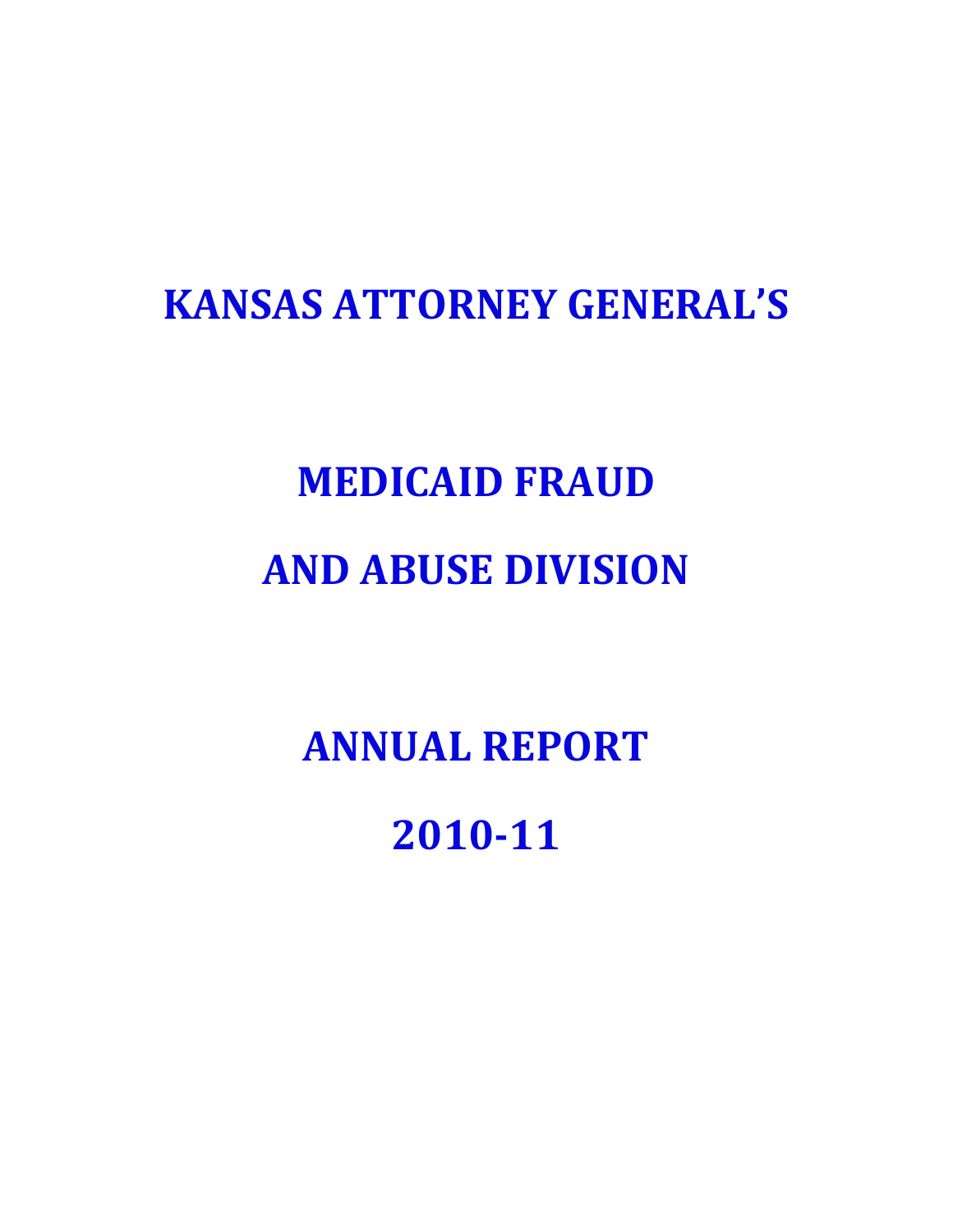# **Table of Contents**

**History of the Unit**

**Mission Statement**

**Compliance with Federal Performance Standards**

**Funding**

**Staffing**

**Training**

**Performance and Projections**

**42 C.F.R. § 1007.17 Information**

**Significant Cases** 

**Public Awareness** 

**Partnerships and Other Relationships** 

**Issues and Recommendations**

**Appendixes A-D**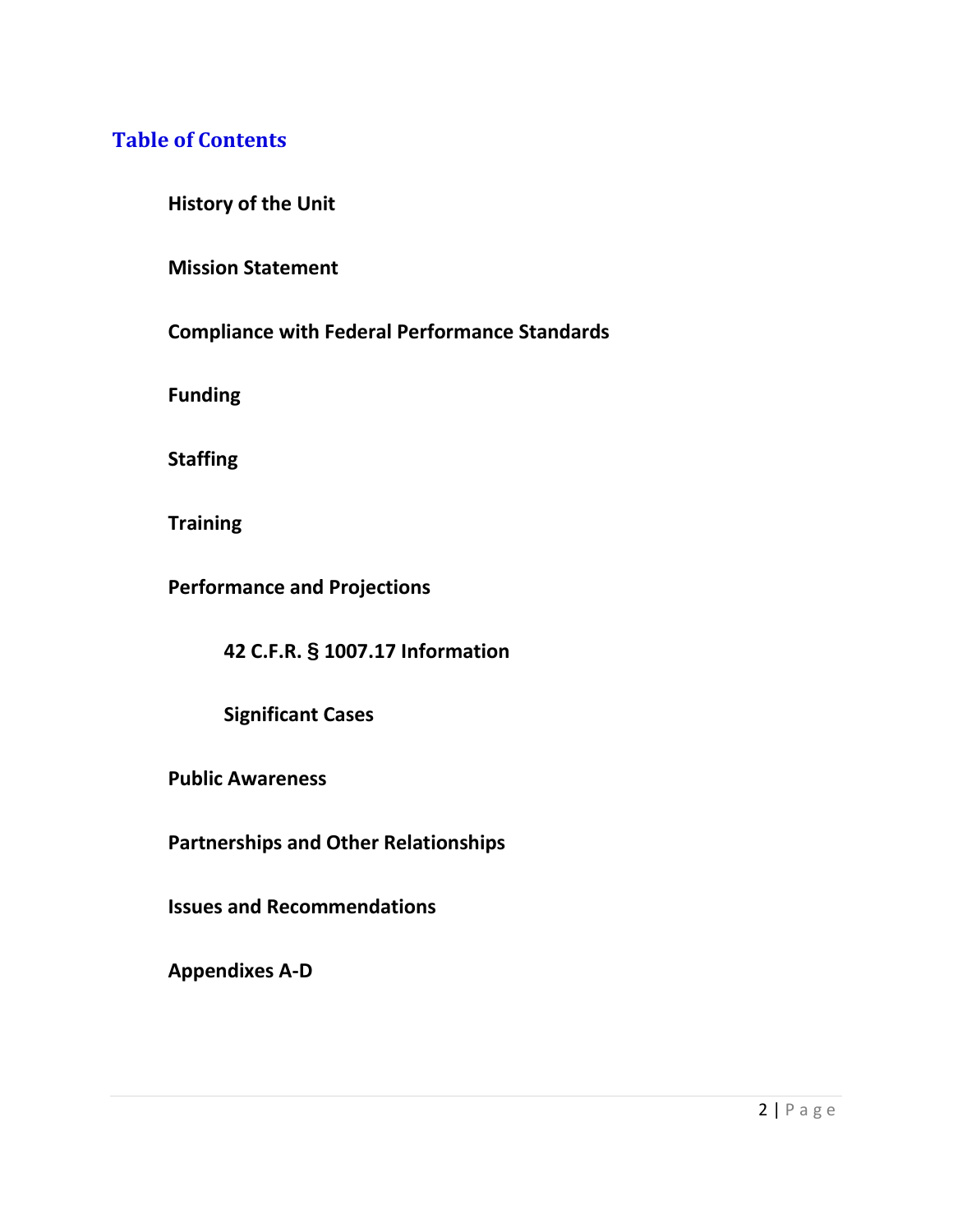The Medicaid Fraud and Abuse Division of the Kansas Attorney General's Office is the **Medicaid Fraud Control Unit for the State of Kansas. (Kansas Statutes Annotated 21- 3852). This annual report covers the reporting period of July 1, 2010, through June 30,**  2011, and provides the information required by 42 C.F.R. § 1007.17. It is submitted in **conjunction with the re-certification questionnaire requested by the Office of Inspector General.** 

# **HISTORY OF UNIT**

**The Unit was established pursuant to legislation enacted by the Kansas Legislature in 1995. The Unit operates under the statutory authority granted at Kansas Statutes Annotated 21-3846, et seq. The Unit received certification in 1995 and has been granted recertification each year since. The Unit is a division within the Kansas Attorney General's Office.**

**Attorney General, Derek Schmidt has made protecting Kansans from fraud a priority since taking office January 10, 2011. Schmidt has stated he will devote the necessary resources and time to aggressively investigate and prosecute those who commit fraud and abuse against the elderly.**

## **MISSION STATEMENT**

**The Medicaid Fraud and Abuse Division of the Kansas Attorney General's Office is dedicated to the identification, investigation and litigation of conduct involving health care provider fraud committed against the Kansas Medicaid program, as well as physical abuse or neglect, and financial exploitation of patients in residential care facilities.**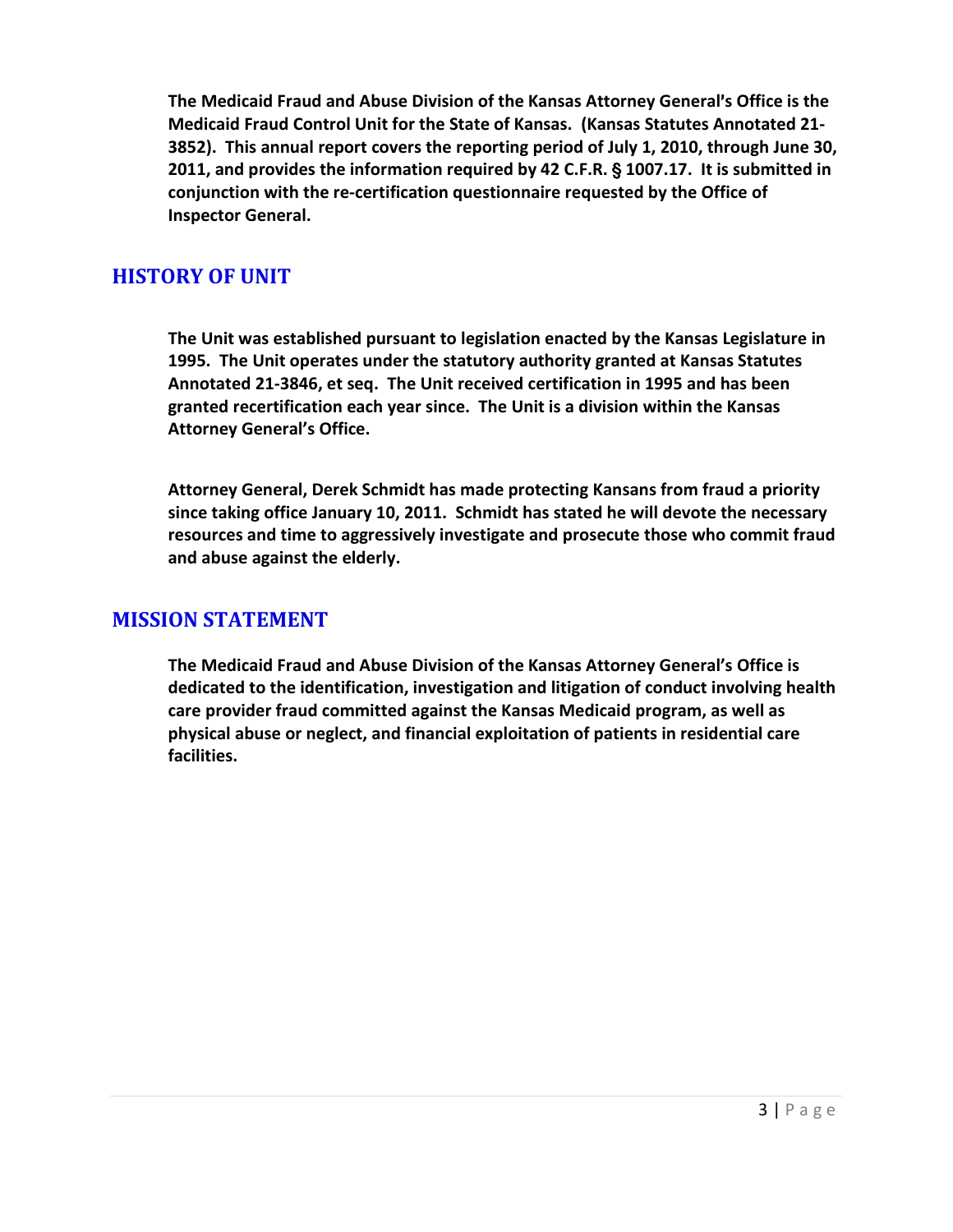# **COMPLIANCE WITH FEDERAL PERFORMANCE STANDARDS**

**The Unit is required to comply with specific performance standards outlined by the federal government. This Annual Report, along with the responses to the Recertification Questionnaire, will demonstrate that the Unit is in compliance with each of the Federal Performance Standards.**

# **FUNDING**

**The Unit is funded 75% by the federal grant and 25% by State of Kansas matching funds. The total budget for FY2011 is \$1,617,913.00, which includes indirect costs.** 

**A copy of the FY2011 budget for the Unit is included as Appendix A.**

## **STAFFING**

**The Unit is currently staffed with a Deputy Attorney General, who serves as the Director of the Unit, three (3) Assistant Attorneys General, a Senior Research Analyst, a Research Data Analyst, a Special Agent-In-Charge, five (5) Special Agents, a Legal Assistant, and an Administrative Assistant.** 

**The Unit had also employed a part-time Legal Intern, a student from the local law school for approximately half of the reporting period, a position that is currently vacant. The Unit also has positions for a Nurse Investigator and a Financial Analyst/Auditor that became vacant at or about the transition period to the new Attorney General. Efforts are underway to fill these positions.**

**Due to budget constraints the paralegal position reported in previous periods has been removed from our staffing numbers.**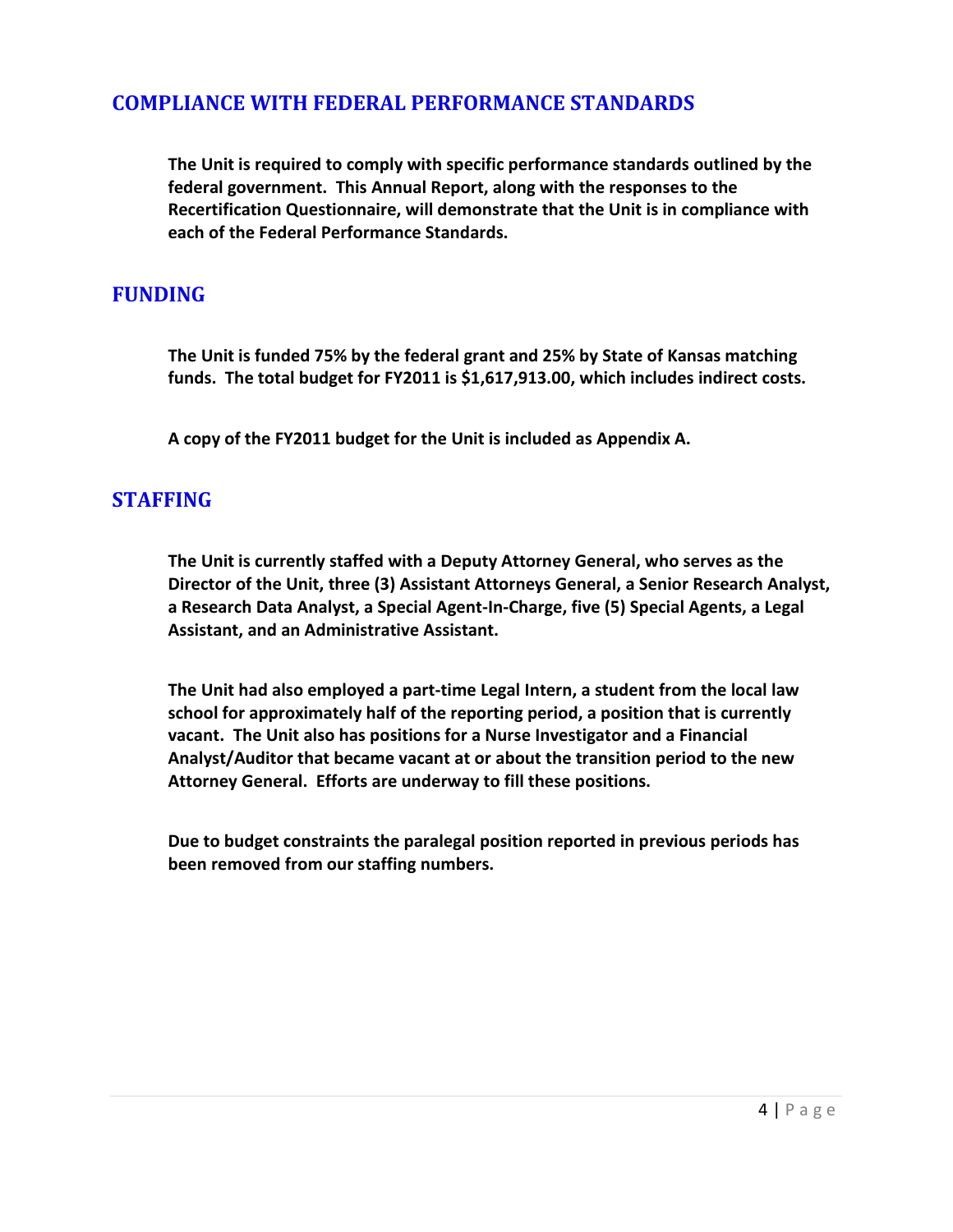# **Staff/Qualifications**

**The Director of the Unit is a Deputy Attorney General, having worked for the Kansas Attorney General's Office for almost ten (10) years and having more than eight (8) years experience prosecuting white collar and other crimes in the Unit. The Director is cross-designated as a Special Assistant United States Attorney, having led or participated in at least six (6) federal fraud cases. Two (2) of these cases resulted in convictions after a jury trial, three resulted in convictions from plea, and the final matter is currently pending.**

**The assistant Attorneys General have varied experiences that make them vital to the Unit. One has an extensive background in criminal prosecution, both white collar and violent crimes, while the other came to us from a civil background and has developed into an outstanding prosecutor. One of the prosecutors is presently cross-designated as Special Assistant United States Attorneys, and the other will likely receive crossdesignation status during this next year. In addition, we have an assistant Attorney General with vast experience in handling complex civil litigation. He has been given the responsibility of pursuing civil matters on behalf of the Unit and the State of Kansas. He was recently cross-designated to handle civil cases on behalf of the government in federal court.**

**The Special Agent in Charge has extensive experience investigating all types of crime. Before joining the Unit he served as the Sheriff of Jackson County, Kansas on two separate occasions. He brings a wealth of knowledge and practical experience to the Unit.**

**The Special Agents are all certified Law Enforcement Officers, with a combined total of over 75 years of experience between the five (5) of them, each possessing special skills that make them very valuable to the Unit.** 

**During this past year we reorganized the analytical aspect of our Unit. One of our Analysts had consistently demonstrated her abilities to not only complete the work assigned to her, but also to take on a supervisory role as relates to the other analysts. As a result, and after much discussion and consideration, she was promoted to Senior Research Analyst. During this reporting period she became certified as a Fraud Examiner.**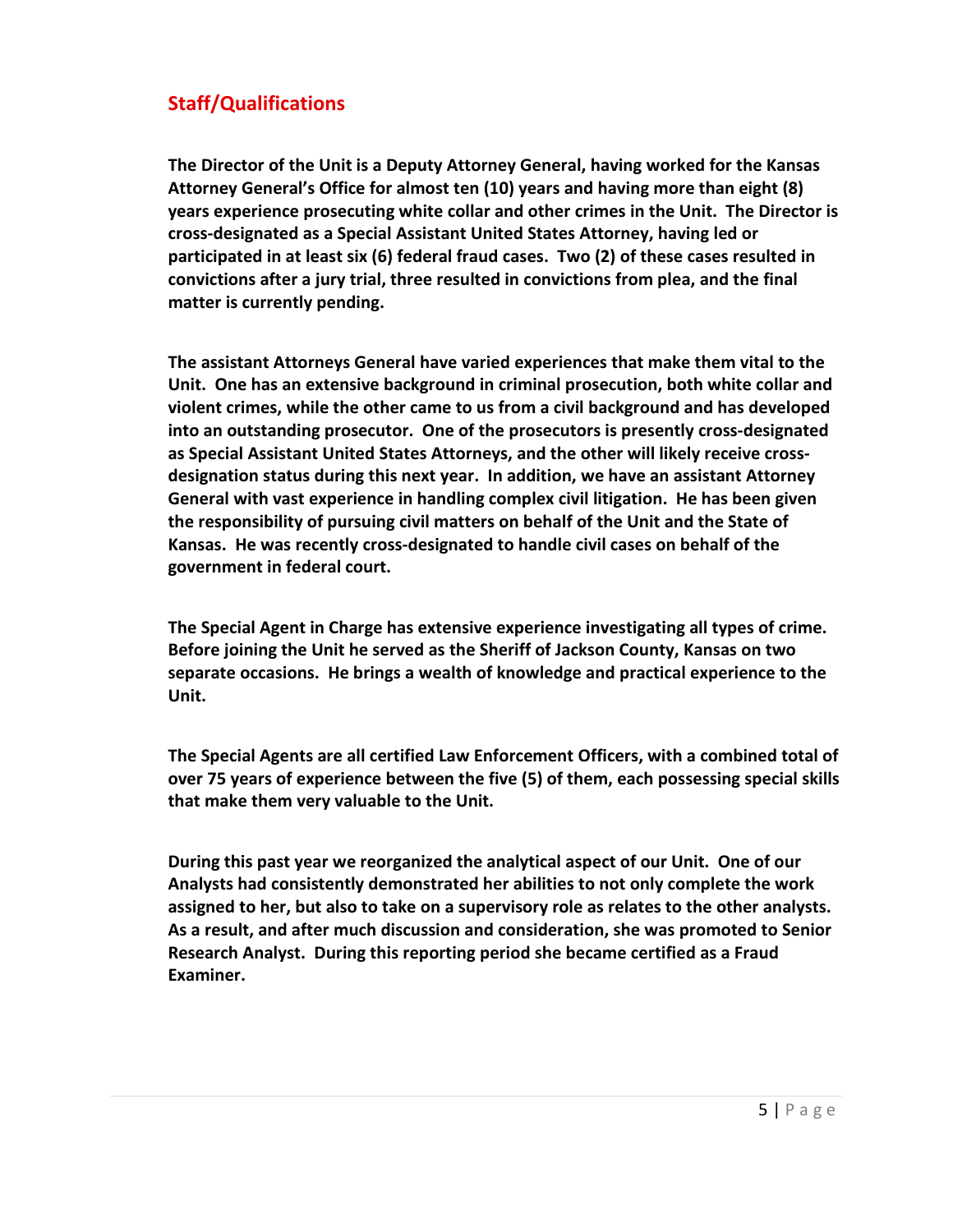**Our Research Data Analyst actually fills multiple roles in the Unit. He is an assistant Attorney General, serving as a backup to the attorneys on staff. His primary role is to handle data analysis in global matters in which the State is involved. His technical background has been invaluable in assisting with data requests and analysis in cases investigated by the Unit. Furthermore, he has played an instrumental role in assisting with the implementation of the new case management system being utilized by the Unit.** 

**Finally, the Unit has two (2) support staff, a Legal Assistant and an Administrative Assistant. The Legal Assistant serves multiple roles assisting prosecutors with trial work while at the same time providing invaluable assistance to the investigative staff. The Administrative Assistant is the newest member to the Unit and has really gotten herself involved and acclimated herself to the Unit.** 

**An organizational chart of the Unit, reflecting the changes set forth above, is included as Appendix B, as is an organizational chart of the Kansas Attorney General's Office.**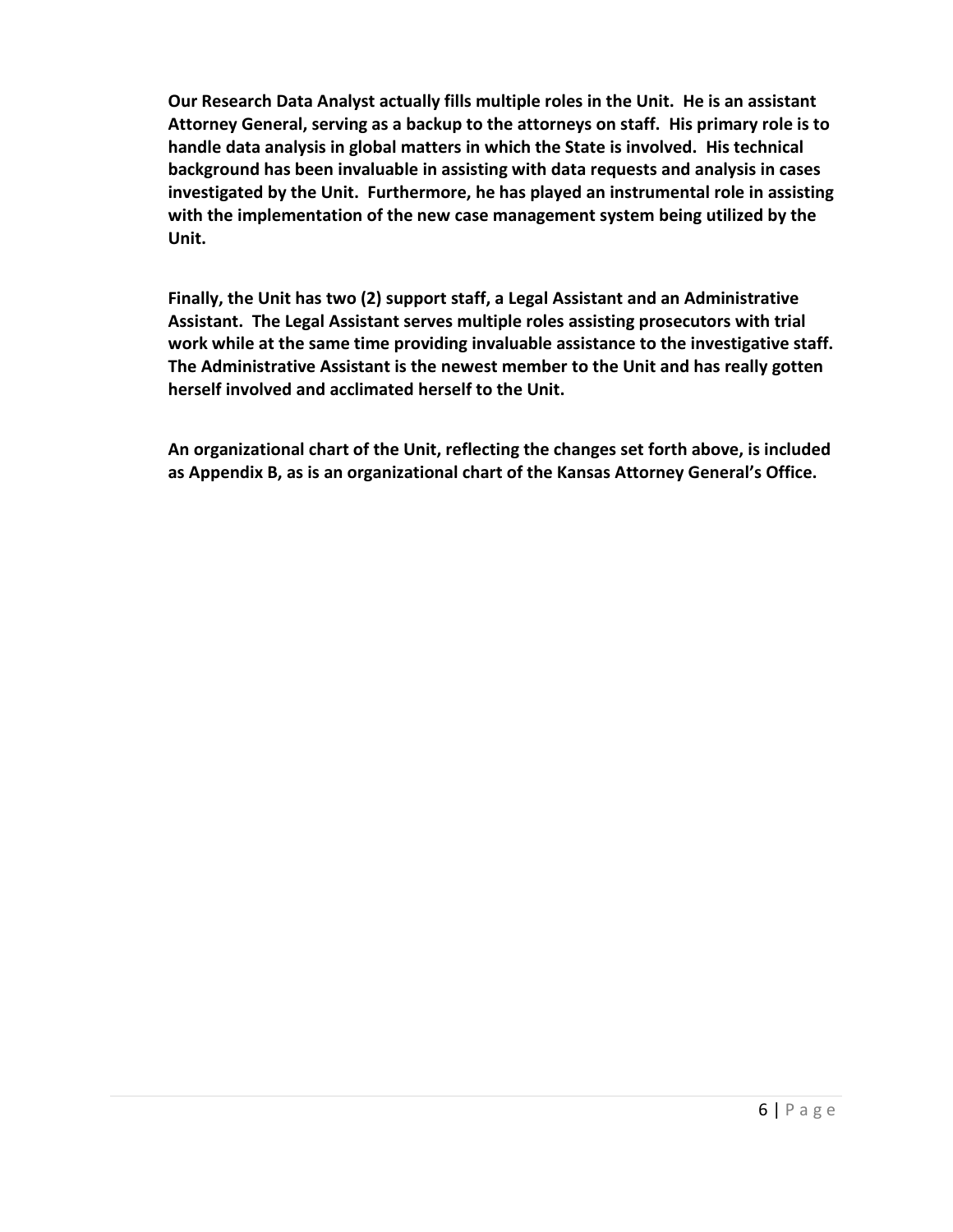# **TRAINING**

**The Unit has committed itself to providing each and every staff member with the opportunity to experience a wide variety of training targeted at educating them on the skills and techniques needed to understand and perform the duties related to their respective positions. It remains the focus of the Unit to seek out and provide training opportunities to Unit staff that will serve them in their various capacities as employees of the Unit.**

**The current reporting period saw a significant effort to permit staff to participate in opportunities to train others. In previous years this responsibility had fallen primarily on the Director of the Unit and one or two other staff. As the Unit continues to develop areas we will seek out additional venues in which to deliver our message.** 

**A chart detailing all training received by the staff of the Unit is included as Appendix C.**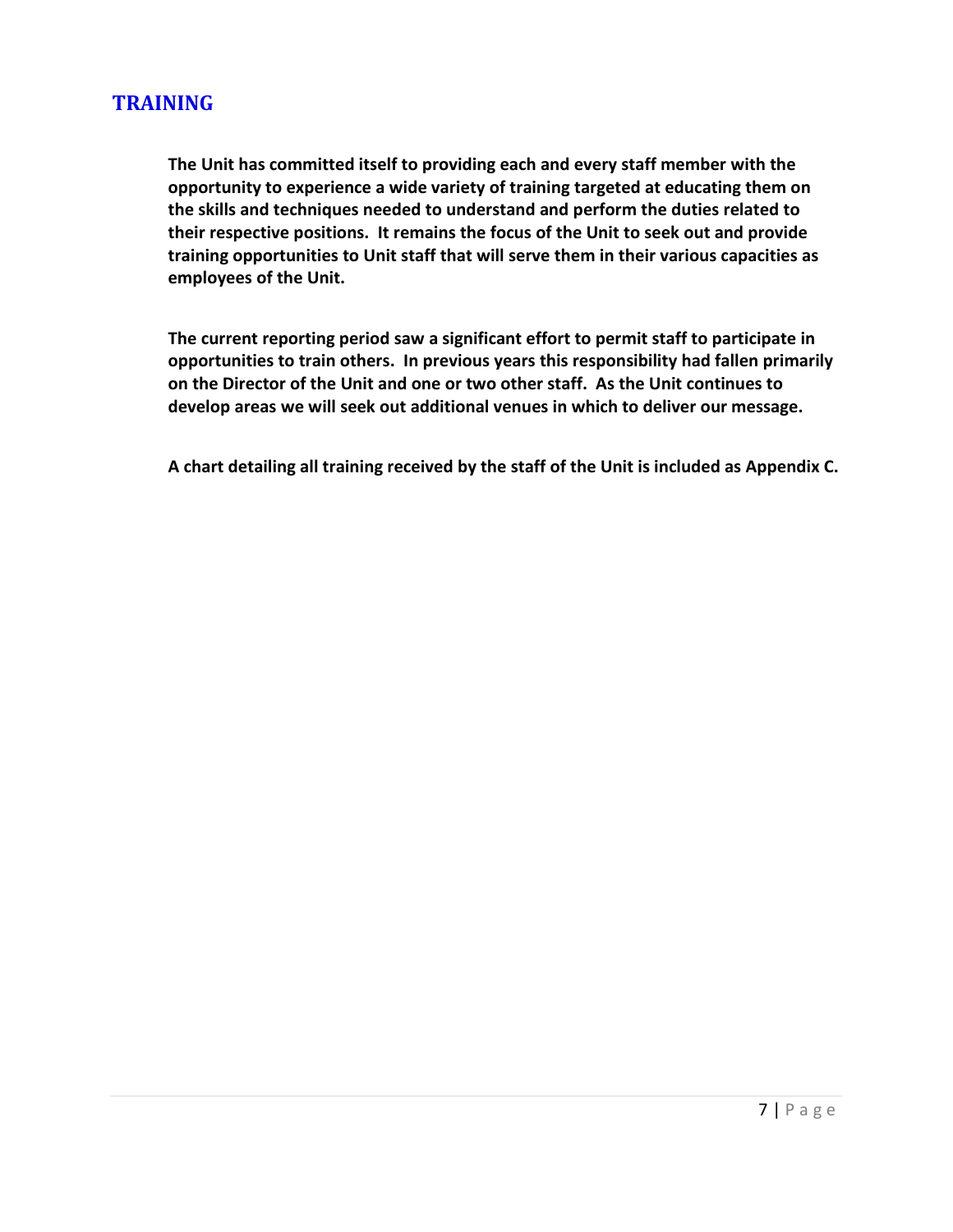# **PERFORMANCE AND PROJECTIONS**

**Performance by the Unit continues to improve, as is demonstrated by the statistics set forth below. As the Unit continues to adapt to changes that have been made, and make additional changes to the manner in which cases are handled, it is projected that the Unit will become much more efficient. The anticipated result is that the Unit will see improved statistics when compared to years past. At the same time, it is recognized that there will likely be a much higher number of referrals to the Unit, especially in light of the emphasis being placed on combating elder abuse, and the effort being made to create an awareness of what the Unit does.**

## **42 C.F.R § 1007.17 INFORMATION**

**(a) The number of investigations initiated and the number completed or closed, categorized by type of provider are:**

|                                                | <b>Initiated Cases</b> | <b>Closed Cases</b> |
|------------------------------------------------|------------------------|---------------------|
|                                                |                        |                     |
| <b>FRAUD</b>                                   |                        |                     |
|                                                |                        |                     |
| <b>Hospitals</b><br>1.                         | $\boldsymbol{0}$       | $\bf{0}$            |
|                                                |                        |                     |
| <b>Nursing Facility</b><br>2.                  | $\boldsymbol{0}$       | $\bf{0}$            |
|                                                |                        |                     |
| <b>Other Long Term Care</b><br>3.              | $\boldsymbol{0}$       | $\bf{0}$            |
|                                                |                        |                     |
| <b>Substance Abuse Treatment Centers</b><br>4. | $\mathbf{1}$           | $\bf{0}$            |
|                                                |                        |                     |
| <b>Other Facilities</b><br>5.                  | $\boldsymbol{0}$       | $\bf{0}$            |
|                                                |                        |                     |
| MD/DO<br>6.                                    | $\mathbf{2}$           | 4                   |
|                                                |                        |                     |
| <b>Dentists</b><br>7.                          | $\boldsymbol{0}$       | $\bf{0}$            |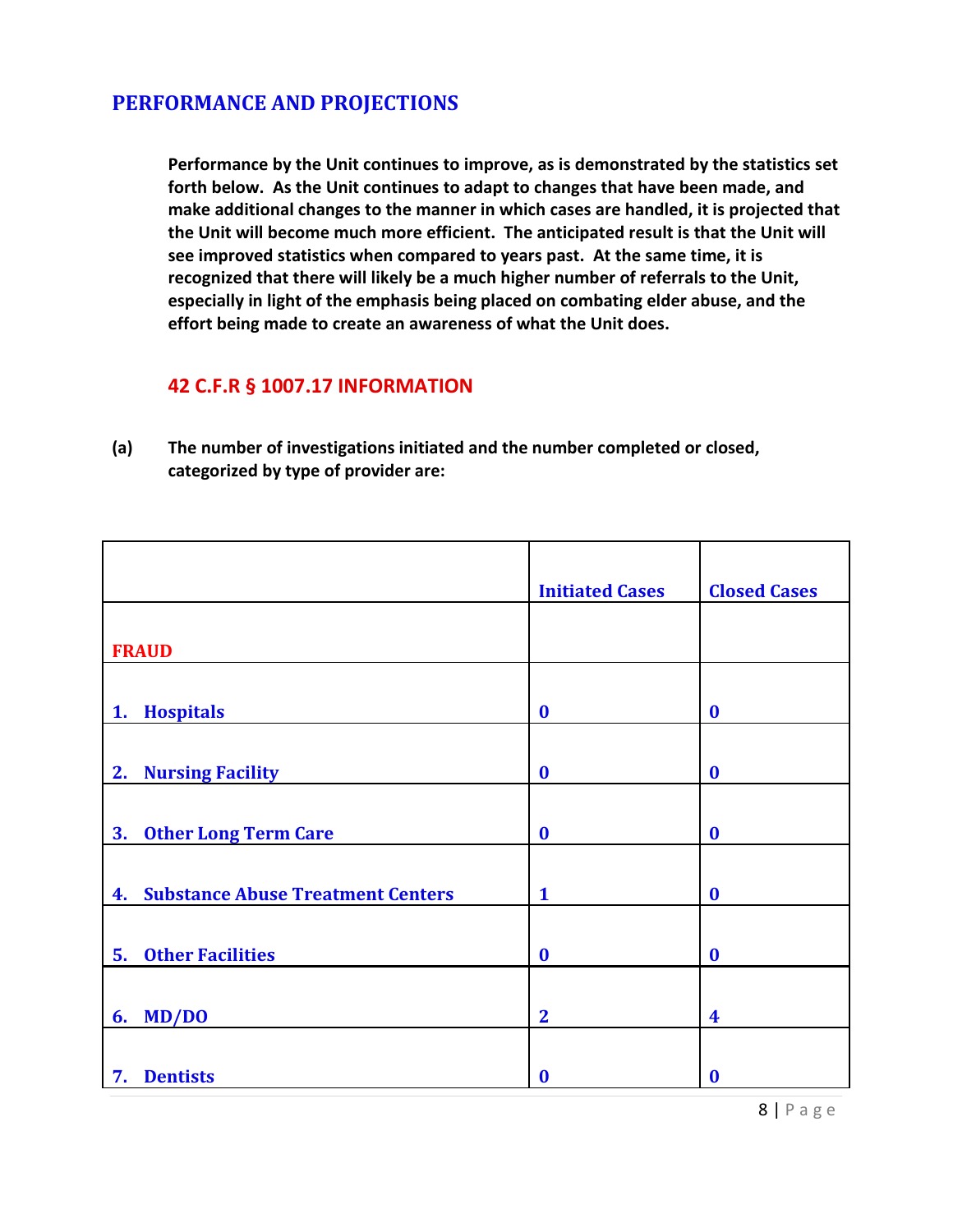| 8. Podiatrist                  | $\boldsymbol{0}$ | $\bf{0}$         |
|--------------------------------|------------------|------------------|
|                                |                  |                  |
| Optometrist/Optician<br>9.     | $\boldsymbol{0}$ | $\boldsymbol{0}$ |
|                                |                  |                  |
| 10. Counselor/Psychologist     | $\boldsymbol{0}$ | $\mathbf{1}$     |
| 11. Chiropractor               | $\boldsymbol{0}$ | $\boldsymbol{0}$ |
|                                |                  |                  |
| <b>12. Other Practitioners</b> | $\boldsymbol{0}$ | $\boldsymbol{0}$ |
|                                |                  |                  |
| 13. Pharmacy                   | $\mathbf{2}$     | 1                |
|                                |                  |                  |
| 14. Pharmaceutical Mfgr.       | 13               | 22               |
| <b>15. DME</b>                 | $\boldsymbol{0}$ | 3                |
|                                |                  |                  |
| <b>16. Lab</b>                 | $\boldsymbol{0}$ | $\boldsymbol{0}$ |
|                                |                  |                  |
| 17. Transportation             | $\overline{2}$   | 6                |
|                                |                  |                  |
| 18. Home Health Care Agency    | 5                | 6                |
|                                |                  |                  |
| 19. Home Health Care Aides     | 41               | 33               |
| 20. All Nurses/PA/NP           | $\mathbf{1}$     | $\overline{2}$   |
|                                |                  |                  |
| 21. Radiology                  | $\boldsymbol{0}$ | $\boldsymbol{0}$ |
|                                |                  |                  |
| 22. Other Medical Support      | $\boldsymbol{0}$ | $\mathbf{1}$     |
|                                |                  |                  |
| 23. Managed Care               | $\boldsymbol{0}$ | $\boldsymbol{0}$ |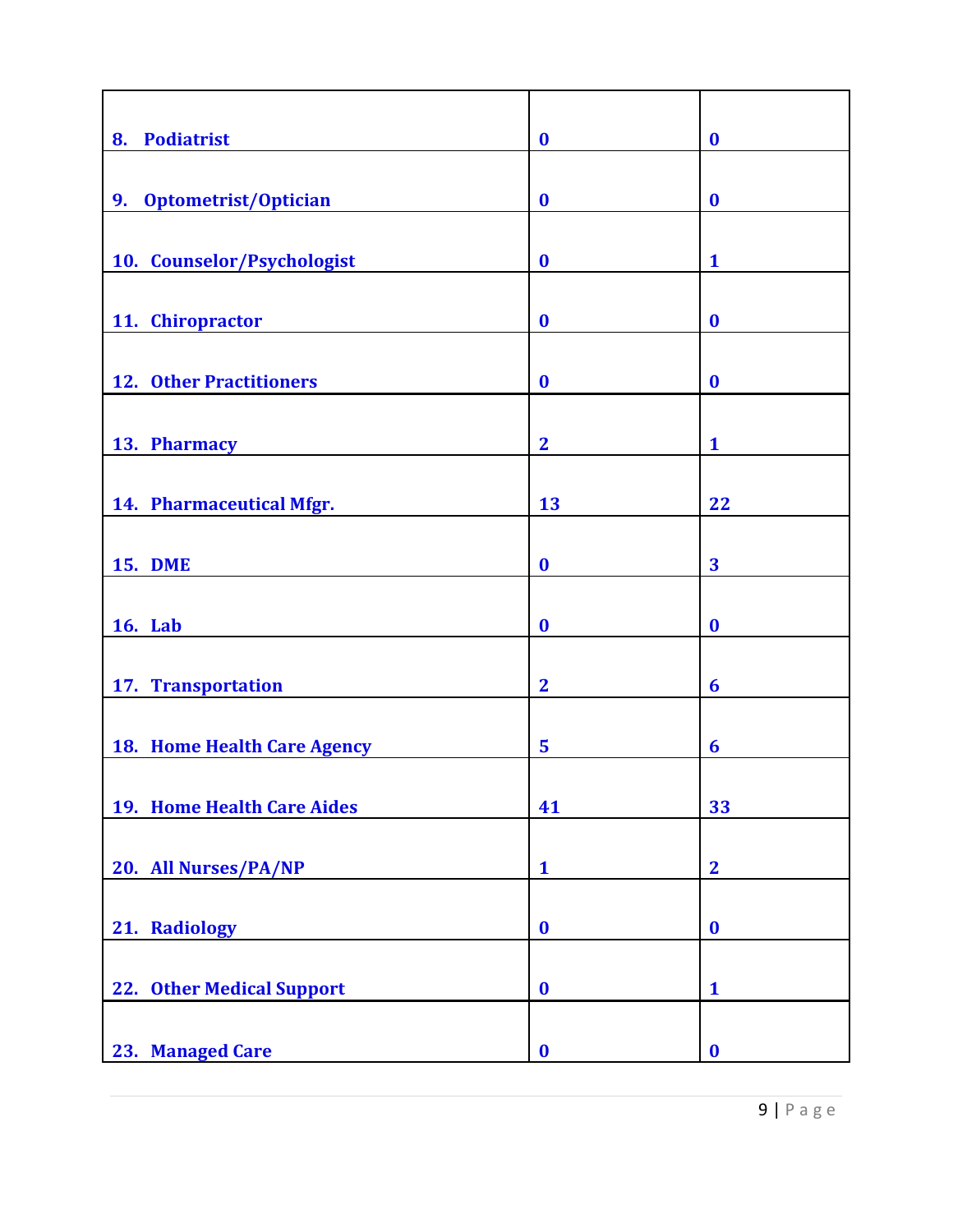| 24. Medicaid Program Administration | $\boldsymbol{0}$ | $\boldsymbol{0}$ |
|-------------------------------------|------------------|------------------|
|                                     |                  |                  |
| <b>25. Billing Company</b>          | $\boldsymbol{0}$ | $\mathbf{1}$     |
|                                     |                  |                  |
| <b>26. Other Program Related</b>    | $\bf{0}$         | $\boldsymbol{0}$ |
|                                     |                  |                  |
| <b>ABUSE &amp; NEGLECT</b>          |                  |                  |
| <b>27. Nursing Facility</b>         | $\boldsymbol{0}$ | $\bf{0}$         |
|                                     |                  |                  |
| 28. Other Long Term Care            | $\bf{0}$         | $\mathbf{1}$     |
|                                     |                  |                  |
| 29. Registered/Licensed/Nurse/PA/NP | $\boldsymbol{0}$ | $\mathbf{2}$     |
|                                     |                  |                  |
| <b>30. CNA</b>                      | $\boldsymbol{0}$ | 4                |
|                                     |                  |                  |
| 31. Home/Personal Care Aide         | $\boldsymbol{0}$ | $\boldsymbol{0}$ |
|                                     |                  |                  |
| 32. Other Abuse & Neglect           | $\mathbf{1}$     | $\overline{2}$   |
|                                     |                  |                  |
| <b>PATIENT FUNDS</b>                |                  |                  |
|                                     |                  |                  |
| 33. Non-Direct Care                 | 5                | 3                |
| 34. Registered/Licensed Nurse/PA/NP | $\boldsymbol{0}$ | $\boldsymbol{0}$ |
|                                     |                  |                  |
| <b>CNA</b><br>35.                   | $\boldsymbol{0}$ | $\boldsymbol{0}$ |
|                                     |                  |                  |
| <b>36. Other Patient Funds</b>      | <b>10</b>        | 9                |
|                                     |                  |                  |
| <b>TOTAL</b>                        | 83               | 101              |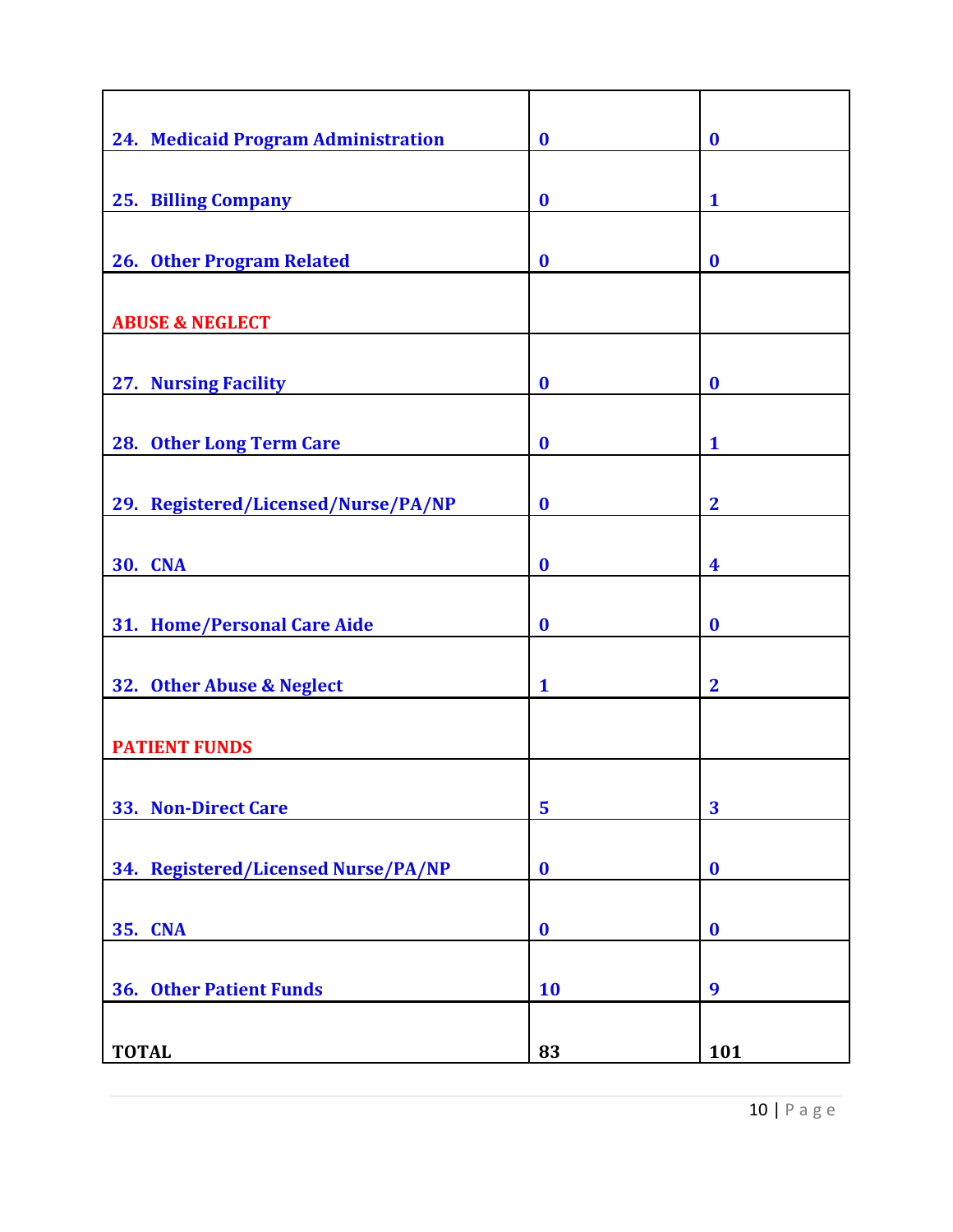#### **(b) Current Case Activity**

| Open Cases as of 07/01/2010          | 181   |
|--------------------------------------|-------|
| <b>Cases Initiated During Period</b> | 83    |
| <b>Less: Cases Closed/Completed</b>  | (101) |
| Open Cases as of 06/30/2011          | 163   |

**Number of cases prosecuted or referred for prosecution:**

- **19 Criminal cases were filed/prosecuted by the Unit**
- **4 Civil cases were filed by or on behalf of the Unit**
- **0 Cases were referred to other agencies for prosecution**

**Number of cases finally resolved and their outcomes:**

- **17 Cases resulted in convictions by pleas of guilty or no contest**
	- **2 Convictions resulted in incarceration of defendant**
	- **15 Convictions resulted in probation**
- **0 Cases were completed through Pretrial Diversions**
- **0 Case resulted in acquittal by a judge or jury**
- **8 Cases were settled in civil court by Settlement Agreement**
- **0 Cases resulted in civil judgments after trial**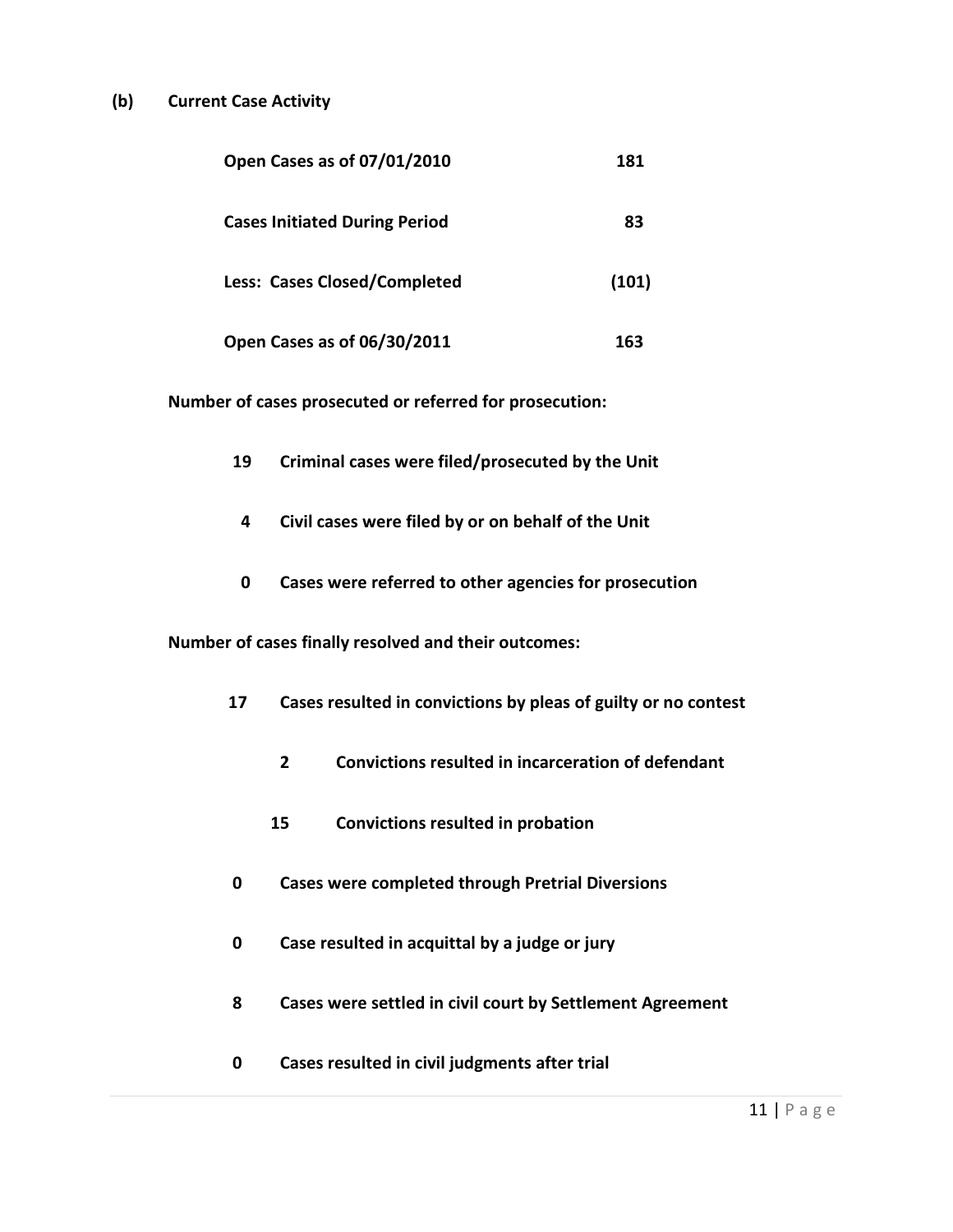**Number of cases investigated but not prosecuted due to insufficient evidence:**

- **64 Cases were investigated and closed without prosecution**
- **(c) Number of complaints/referrals received regarding abuse and neglect of patients in health care facilities:**

**Every report received by the Kansas Department on Aging regarding potential abuse, neglect or exploitation occurring in healthcare facilities, as well as those reports received from consumers or the public, is reviewed. Those involving serious allegations, which warrant additional investigation, are staffed and an official investigation file is opened. There were 4979 complaints reviewed by the Unit that involved reports submitted to the Kansas Department on Aging.**

**The Unit received 32 referrals of abuse, neglect or exploitation from other agencies.**

**The Unit received 9 referrals of abuse, neglect or exploitation from individuals or private entities.**

**Number of such complaints investigated by the Unit:**

**The Unit opened investigations in 0 cases that were referred by the Kansas Department on Aging, or that were learned about during the course of a review of Aging records.**

**The Unit opened 8 investigations based on referrals from other agencies, and 4 investigations based upon referrals from private referrals.**

**Number of such complaints referred by the Unit to other state agencies:**

**The Unit referred 7 complaints alleging abuse, neglect or exploitation to other federal, state or local agencies.**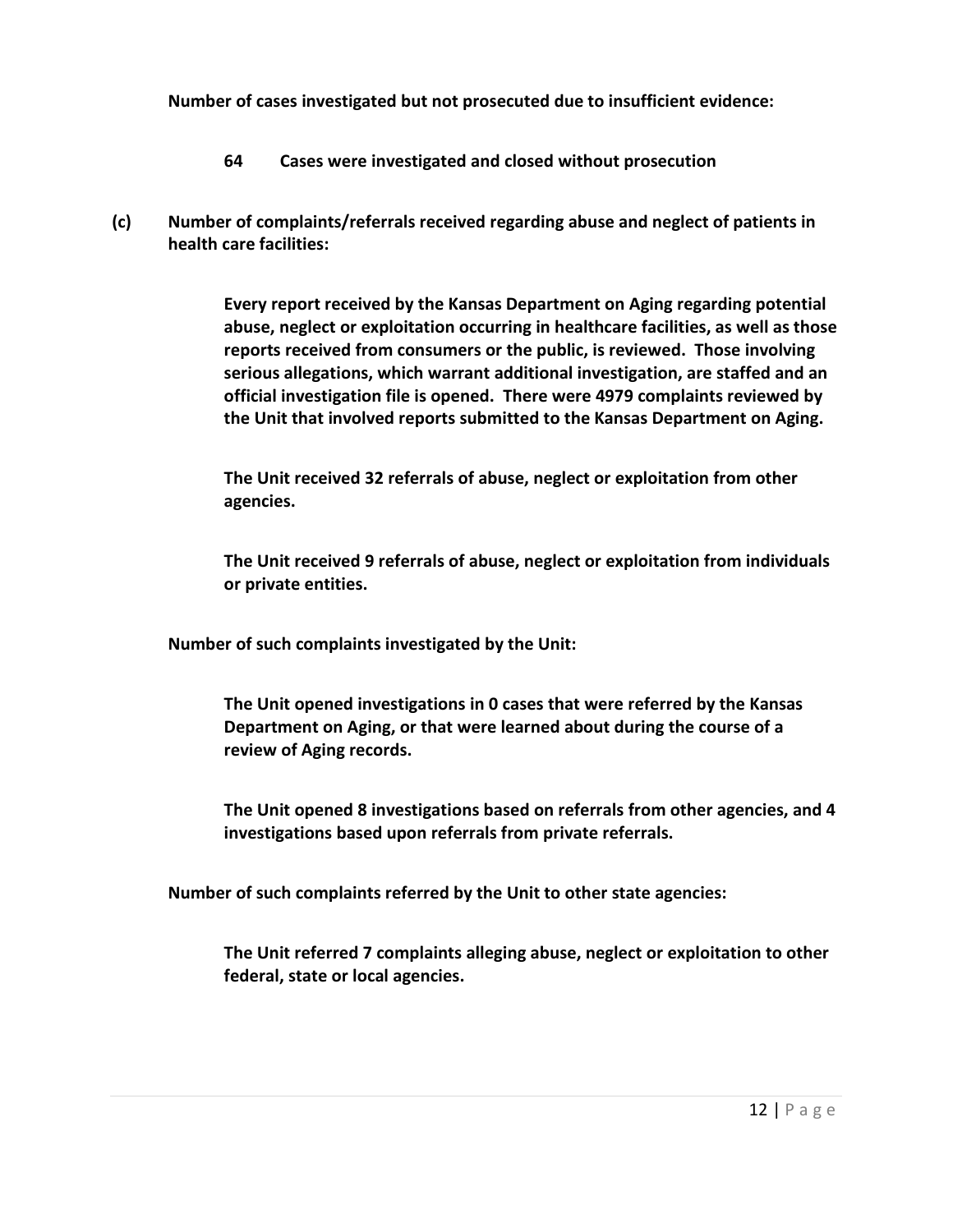#### **(d) Recovery Actions**

**Number of recovery actions initiated by the Unit:**

**The Unit does not normally engage in recovery actions, instead referring those matters to the Single State Agency to be handled under their administrative hearing process.** 

**Number of recovery actions referred to another agency:**

**There were 6 cases referred to other agencies, including the Single State Agency, for recovery actions.**

**Total amount of overpayments identified by the Unit:**

**For this reporting period the Unit identified and referred to the Single State Medicaid Agency matters of apparent overpayments that do not rise to the level of criminal or civil action against the provider. Thus, the determination of the amount of overpayment in those instances was left up to the Single State Medicaid agency.** 

**Number of recovery actions initiated by the Single State Medicaid Agency under its agreement with the Unit:**

**The Unit has no way of independently tracking the number of actions initiated by the Single State Agency and must rely on the information provided to us by that agency.** 

**For this reporting period, 147 recovery actions were reported as having been initiated by the Single State Medicaid Agency as administrative recoupments under its agreement with the Unit.**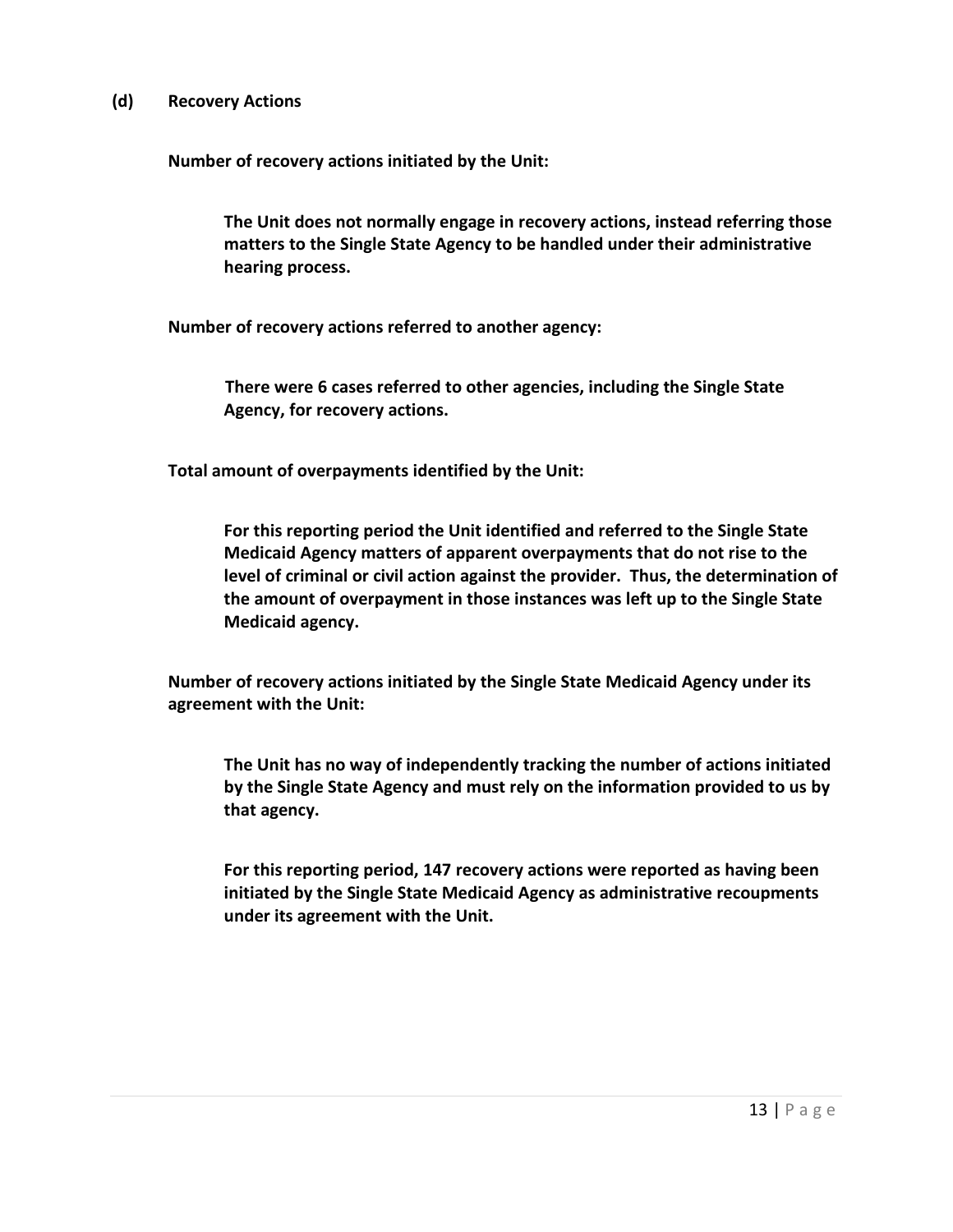#### **(e) Overpayments Collected**

**Total amount of overpayments collected by the Unit:**

#### **Global Cases:**

**\$12,472,534.12 (This number includes both the federal and state shares of global case settlements pursued in conjunction with the National Association of Medicaid Fraud Control Units, but does not include any penalties, attorneys fees or costs recovered in those settlements.)**

#### **Criminal Cases:**

**\$665,992.70 was ordered as restitution in criminal fraud cases completed by the Unit in which a conviction was obtained. This amount will be collected by the Single State Medicaid Agency. (See Page 15).** 

**\$248,428.18 was ordered as restitution in criminal abuse cases completed by the Unit in which a conviction was obtained.** 

**Civil Cases:**

**\$14,748,165.79 was ordered as a result of civil judgments obtained by the Unit. The proceeds of these settlements were paid to the Single State Agency.**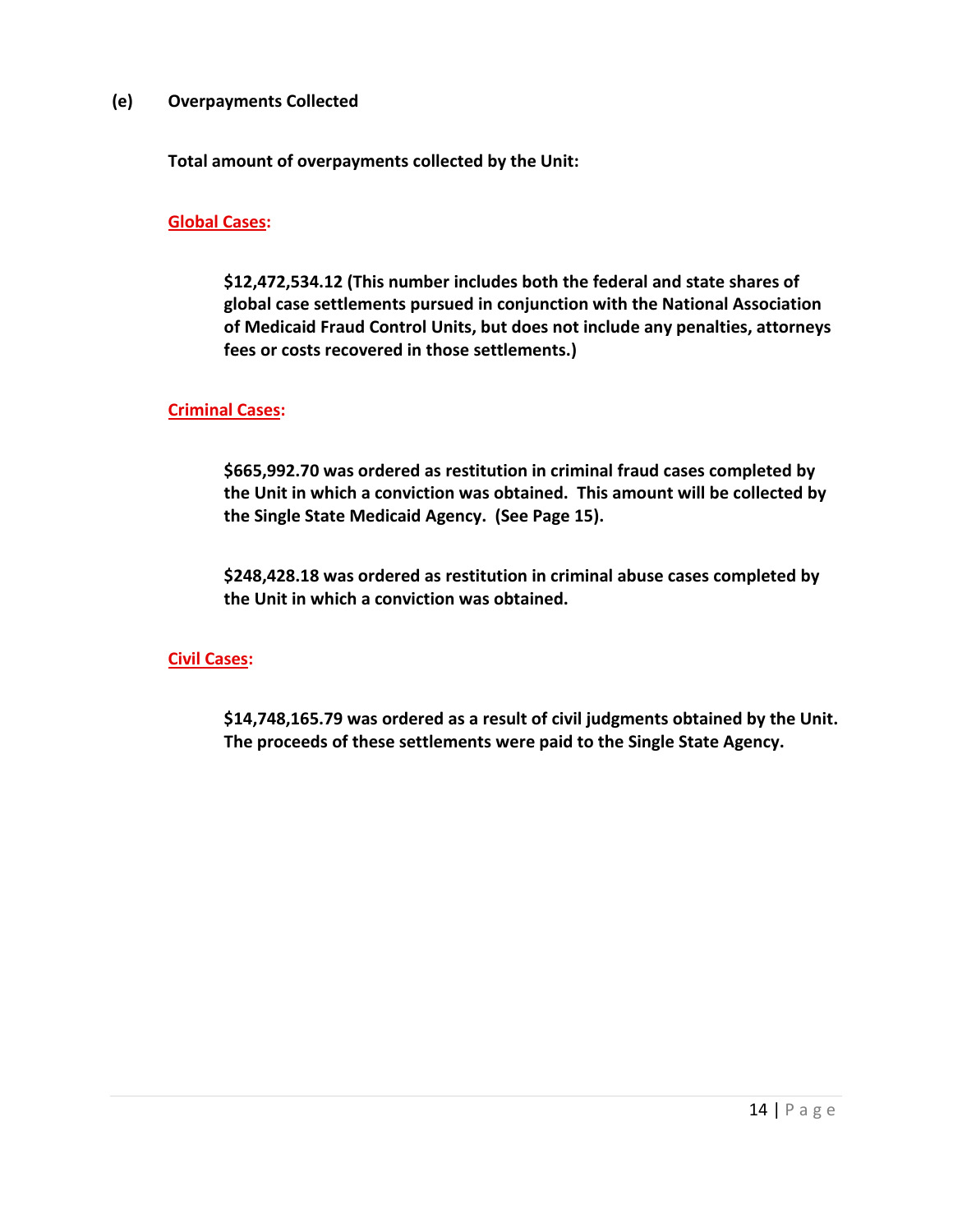**Total amount of overpayments actually collected by the Single State Medicaid Agency under its agreement with the Unit:** 

**The Unit has no way of independently tracking the overpayments actually collected by the Kansas Health Policy Authority, and must rely on the information provided to us by that agency. Pursuant to the MOU, the Single State Medicaid Agency prepares a quarterly report showing all overpayments collected on the criminal convictions obtained by the Unit.** 

**For this reporting period, \$18,797.64 in overpayments were reported as having actually been collected by the Single State Medicaid Agency under its agreement with the Unit, pursuant to criminal convictions obtained by the Unit.**

**In addition, \$2,090,661.71 in overpayments were reported as having been identified for recoupment by the Single State Medicaid Agency under the administrative recoupment process, and \$2,995,330.95 was actually recouped. The Single State Agency has \$8,567,150.06 outstanding in administrative recoupments.**

**(f) Projections for next 12 months:**

| 145   | Fraud cases projected to be referred to the Unit                 |
|-------|------------------------------------------------------------------|
| 4,500 | Abuse cases projected to be referred to the Unit                 |
| 105   | Investigations projected to be opened                            |
| 25    | Cases projected to be filed as criminal cases                    |
| 25    | Cases projected to be completed, obtaining a criminal conviction |
| 3     | Cases projected to be filed as civil false claims matters        |
| 6     | Cases projected to be finalized to civil judgment                |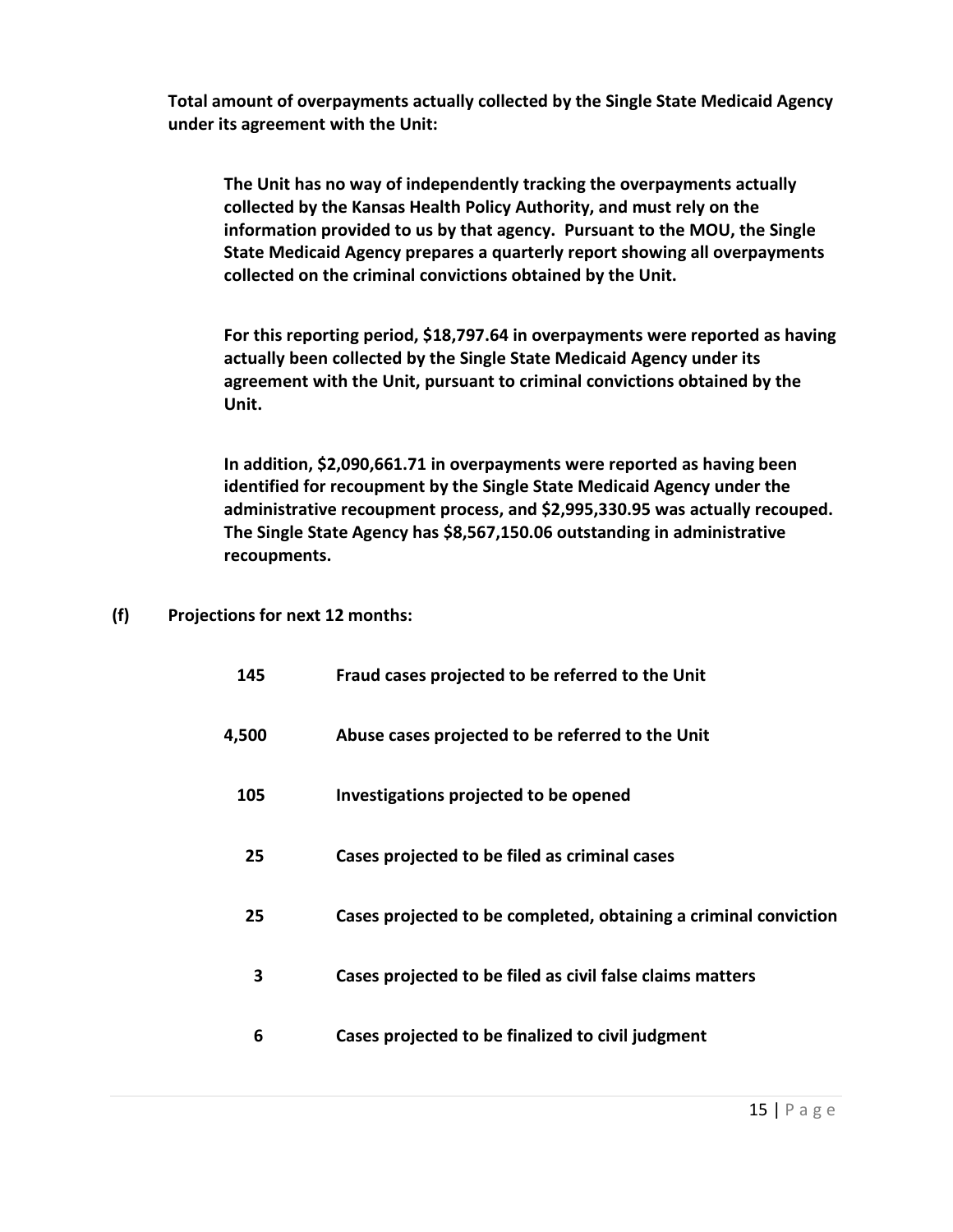**130 Total cases projected to be closed**

**(g) Costs incurred by the Unit:**

**Total federal and state direct costs during this reporting period:**

**\$1,213,982.26**

**Total federal and state indirect costs during this reporting period:** 

**\$118,660.00**

**Total Costs incurred by the Unit:** 

**\$1,332,642.26**

**(h)** Evaluation narrative of the Unit's performance during the period of time covered by **this report:**

**The Unit enjoyed another successful year from a statistical standpoint. The Unit again managed to post statistics that surpassed previous years. The Unit reported total recoveries to the Kansas Medicaid Program in excess of \$27.2 million. This exceeded the \$21 million recovered in FY 2010. With the ongoing AWP litigation, in which the Unit has taken an active role in assisting outside counsel, as well as the newly formed civil section, it is anticipated that the Unit will continue to show outstanding results. In addition to our growing civil case load and the tremendous results expected from our criminal cases, the upcoming year should see the first of many of the trials in the State's ongoing AWP litigation.**

**During this past year, in response to the enactment of the Kansas False Claims Act, the Unit created a section to specifically handle matters of a civil nature. The result was that the Unit finally had an option for handling those cases that certainly involved fraud, but that fell short of being "criminal". The Unit completed its first civil case during this past year, resulting in a recovery for the State that might not have been realized otherwise. Although this was not a large case from a financial standpoint, it was a terrific beginning point for the Unit's civil section.**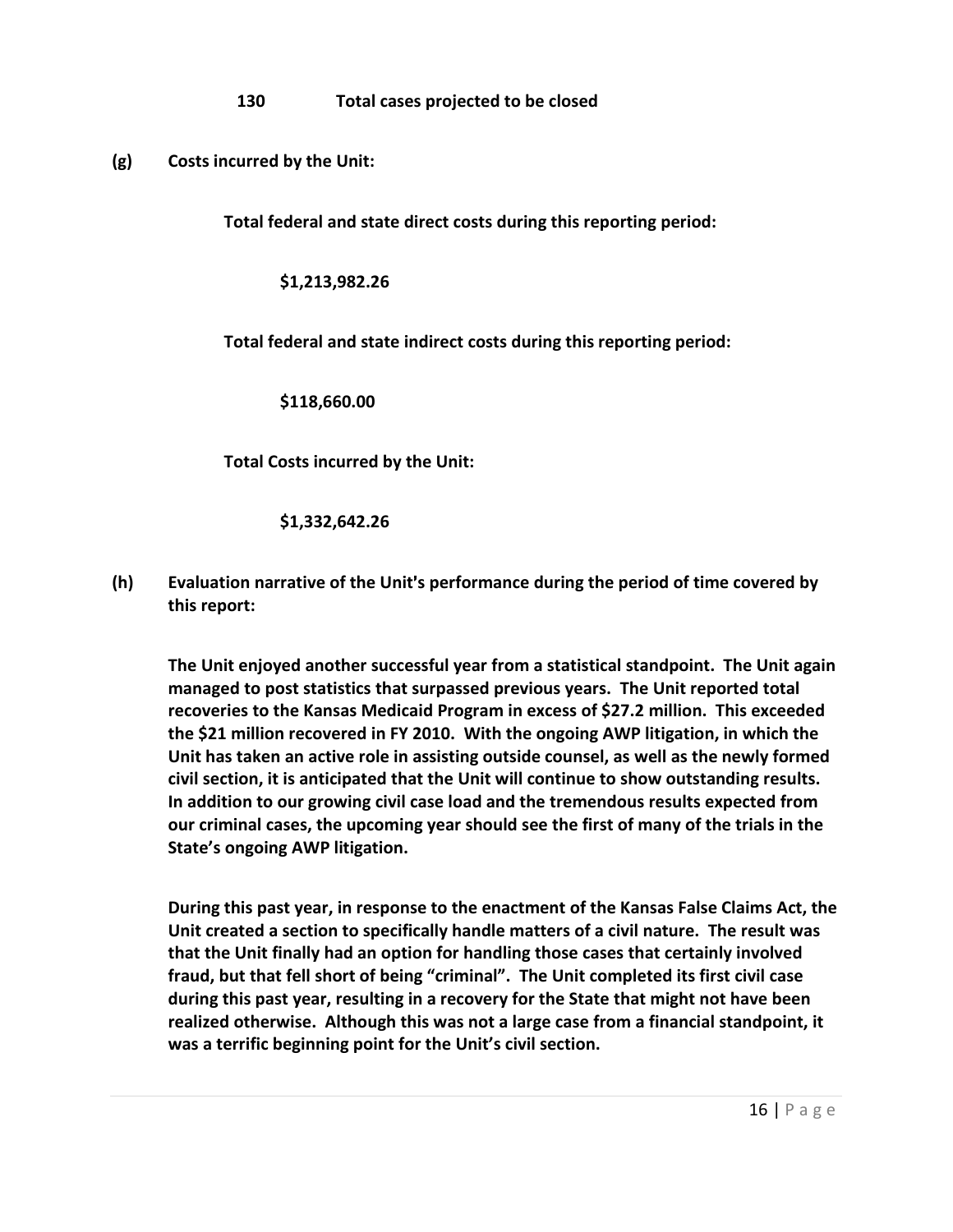**Despite the tremendous success realized by the Unit, the continuing storyline revolves around the ongoing struggle to keep up with our increasing criminal caseload. While the addition of our civil litigator and a sixth Special Agent have provided some relief, allowing some cases to be shifted to the civil section, the distribution and completion of cases continues to be a challenge for the Unit. The Unit continues to receive referrals of cases involving more complex and time consuming issues, making the task of balancing the caseload with available resources that much more difficult. While we do continue to receive and investigate a number of the basic, less complex cases, providers continue to develop new schemes, requiring new and innovative methods of investigation and general case handling.** 

**As was reported in the previous reporting period, the benefits of the civil section have finally started to be realized. This past year saw the Unit complete our first civil settlement of a case. It is important to note that this case would likely have been closed for lack of prosecution had the new false claims act not been enacted. Instead, the net result was a settlement resulting in repayment of fraudulently obtained funds to the Kansas Medicaid program. The assistant Attorney General assigned to this section has stepped right in and been able to hit the ground running. In addition he has served as our State's representative in the ongoing Wyeth Best Price litigation. Finally, he has taken on some additional responsibilities involving potential civil litigation (i.e., forfeiture proceedings in fraud cases) that could result in additional returns to the Unit and the Single State Agency. The experience and abilities he offers have already been a tremendous boost to the Unit and we are excited about the prospects he brings for the future.** 

**On the legislative front, the Unit revisited the legislation proposed last legislative session regarding the active exploitation of the elderly and vulnerable adults, through the use of Durable Powers of Attorney. Because of the Unit's expertise in working with abuse and exploitation matters, the Unit was requested to provide input on the recommended changes. While the legislation was better received this year than in previous years, the resistance to change was still too great to overcome and the matter was tabled in committee. There are a number of legislative proposals that are being developed at this time for future consideration.** 

**Last, but certainly not least, success was realized in the AWP litigation that was filed on behalf of the State of Kansas in 2008. Although the state has retained outside counsel to handle these matters, the Unit has remained active in managing various aspects of these cases. For example, in three of the cases, Unit staff was called on to assist and provide oral arguments counter to defense motions to dismiss. As these cases start moving from initial settlement discussions to the litigation, the Unit will continue to provide assistance where needed and appropriate.**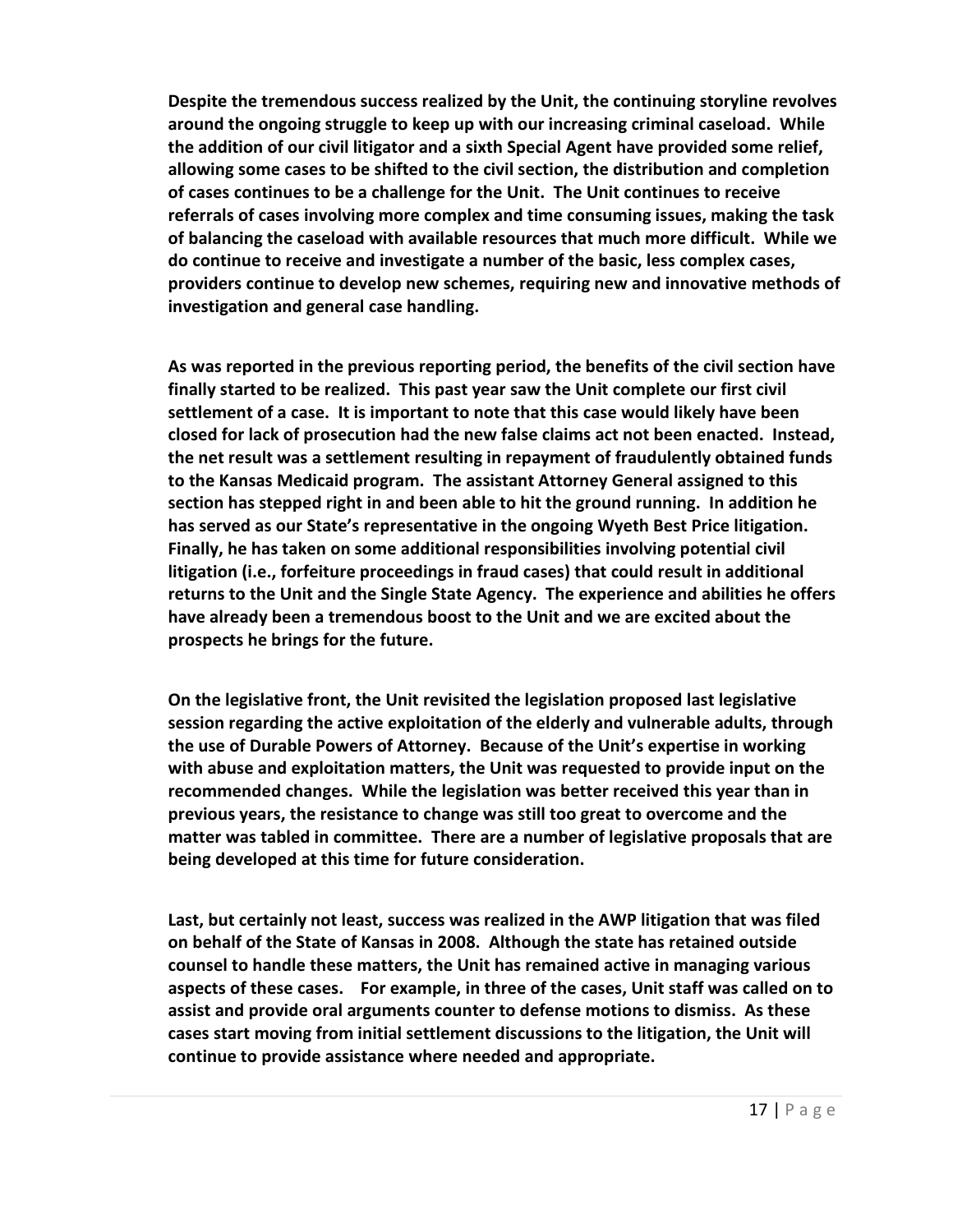# **SIGNIFICANT CASE(S) FOR REPORTING PERIOD**

#### **United States v. White-Kinchion**

**This matter is significant because it marks the culmination of more than 4 years of investigation into a large home health care provider in Kansas. According to the indictment, Caela White-Kinchion while employed as the Director of Nursing of ProActive Home Care, Inc., was allegedly engaged in a continuing conspiracy and scheme to defraud Medicaid by submitting and causing others to submit claims to Medicaid for home health services that were not provided, were upcoded, were supported by false, fraudulent and forged documentation, and that were not medically necessary. More than \$23.4 million was paid to ProActive by the Kansas Medicaid program during the period of time covered by the alleged conspiracy. The matter was indicted in United States District Court of the District of Kansas in March of 2011 and is set for trial in August of 2012.**

#### **Southeast Kansas Shuttle**

**This case's significance is not based upon the amount of fraud involved, but rather from what it represents. This served as the Unit's first foray into the civil arena. This case was destined for closure due to the inability to meet the criminal burden of proof. After reviewing the matter under a civil theory, a demand letter was sent to the owner of the company, resulting in a settlement of the matter for the amount of \$5,800.00, which represented restitution to the Medicaid program. Again, the significance of this case rests on the simple fact that these were dollars that would not have been recovered but for the enactment of the Kansas False Claims Act. At this time the Unit is negotiating a second settlement to conclusion and is looking forward to tremendous future returns.**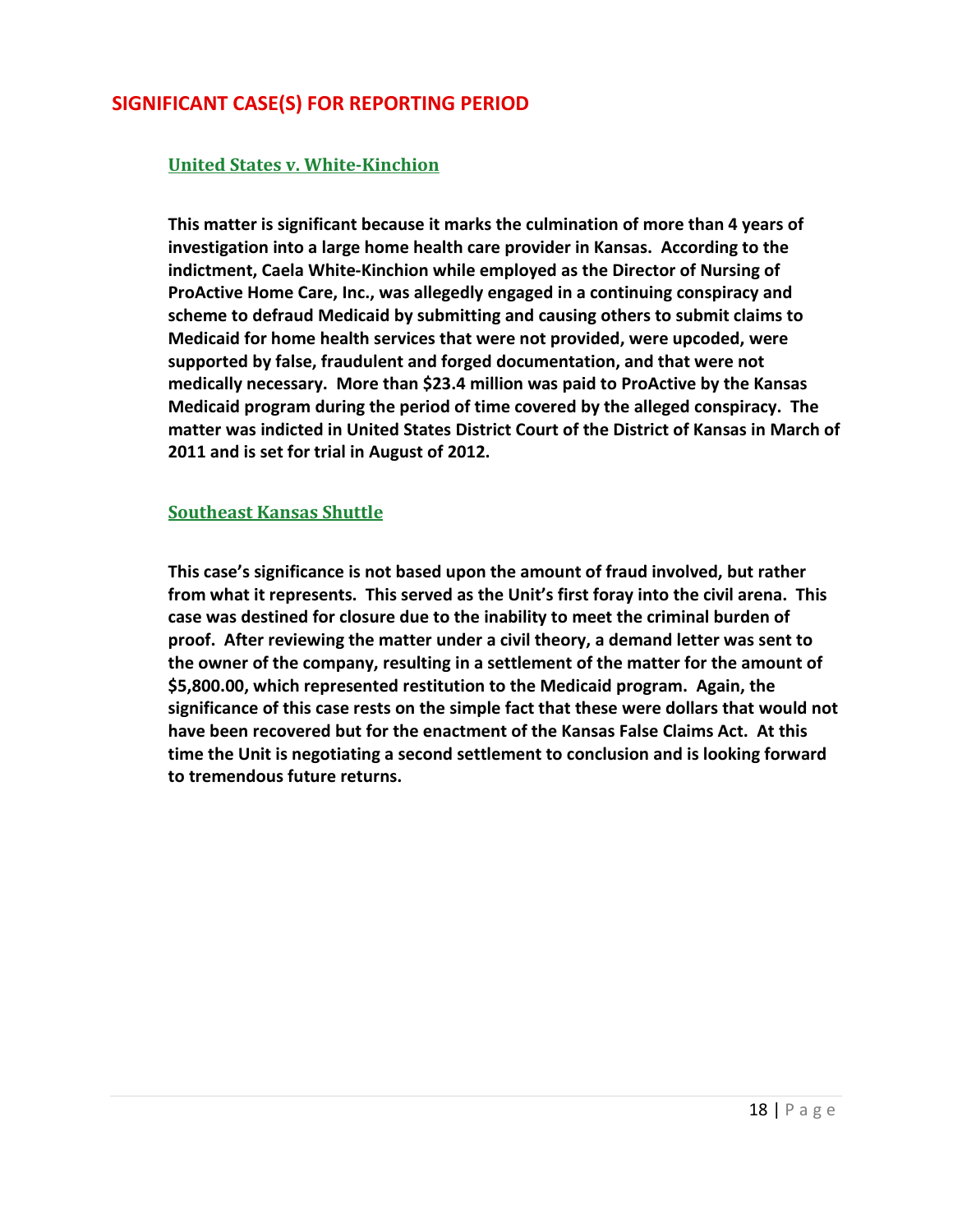## **PUBLIC AWARENESS**

**The Unit continues to be dedicated to providing education to Medicaid providers, health care providers, state workers, social workers, and the general public about the issues of health care fraud and abuse, neglect and exploitation that are occurring in our state and around the nation. Furthermore, it has been a matter of significance to the Attorney General that this Unit seize upon every opportunity to work with and educate the public. Along those lines, the Unit was given the unique opportunity to make a presentation at a conference sponsored by one of the MCOs. It provided a chance to reach out to a provider network and educate them proactively on the efforts of the Unit. This provided a very welcome opportunity to educate those that stand to lose the most if they commit fraud. The Unit already has a additional presentations scheduled to providers in the community, and is actively seeking additional opportunities.**

**The Unit, again, teamed with the Attorney General's Consumer Protection Division to operate an informational booth at the Kansas State Fair. This provides a great opportunity for members of our staff to meet with the public and answer questions specifically about the Unit and create further public awareness about the efforts of the Unit.**

**The Unit has been asked to conduct a statewide training for law enforcement officers specific to investigating elder abuse. Preliminary planning is underway to find other agencies willing to partner with the Unit in this endeavor, and we hope to hold this training during calendar year 2012.**

**This past year, the Unit was approached by the United States Attorney about the prospect of re-establishing a Kansas Healthcare Fraud Working Group. The group has now met 3 times in the past year. There are meetings scheduled each quarter of the year in a different part of the state, to allow as many people to attend as possible. Various staff members of the Unit have taken an active role in planning these meetings, as well as coordinating the agendas each quarter. This is a great opportunity to bring representatives together that have a common interest, to prevent fraud in health care. It has also allowed the Unit to make contact with additional resources that may be utilized in future investigations. Overall, this has been a very beneficial endeavor.**

**A chart setting forth the presentations made by staff of the Unit is set forth in Appendix D.**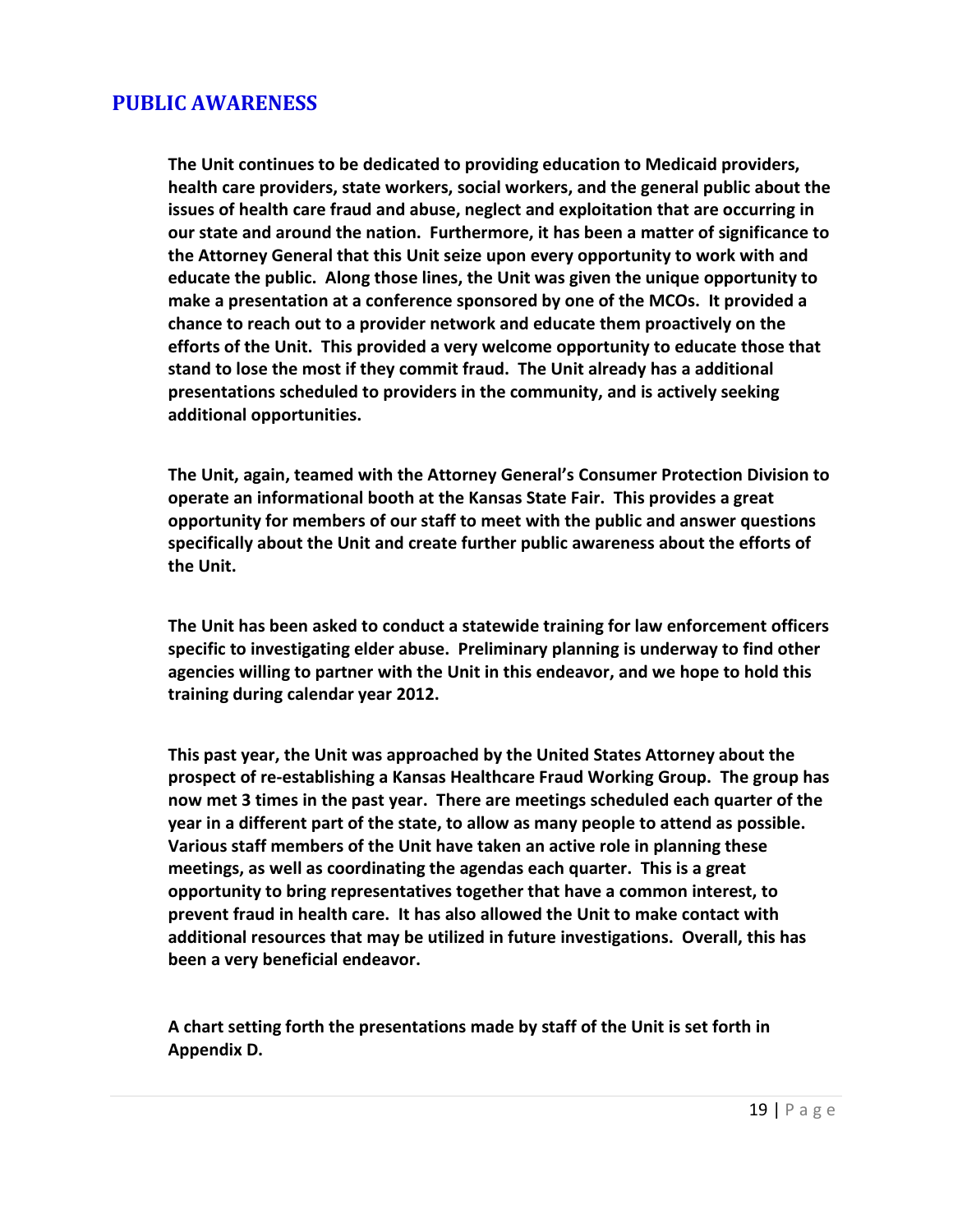# **PARTNERSHIPS AND OTHER RELATIONSHIPS**

**The Unit has long recognized the importance of working with other agencies in the pursuit of fraud and abuse matters. Throughout this reporting period the Unit has been open to, and has participated in many groups that focus on prevention of fraud and abuse of the elderly. These have allowed the staff of the Unit to network with other experts in the field that may be able to assist in our cases.** 

**The Unit has a tremendous working relationship with many federal agencies. Of particular note is the work that has been accomplished with the United States Attorney's Office for the District of Kansas. The Unit has consistently been invited to participate in cases initiated in federal court. In fact, this reporting period saw the indictment of a case in federal court, by the Unit, with the assistance of the United States Attorney's Office (United States v. Caela White-Kinchion). This case, as with many of the joint investigations the Unit engages in, would have been much more difficult without the resources contributed by our federal counterparts. The attorneys and agents of the Unit continue to explore ways that we can take advantage of outside resources that may be available.** 

**The Unit continues to maintain a good working relationship with the Single State Medicaid Agency. For a number of years the Unit has participated in monthly meetings with the Single State Medicaid Agency, the fiscal agent and representatives from the various MCOs that contract with the Single State Agency. This has allowed us to maintain an open line of communication, thereby creating a better working relationship.** 

**In addition to working well with federal agencies, the Unit continues to pursue working relationships with various state and local agencies. This has included becoming involved with a number of task forces. This includes remaining active with the Topeka Coalition against Adult Abuse ("TCAA"), which involves a number of local agencies, as well as the local prosecutor's office and law enforcement. With the growing magnitude of exploitation of the elderly it is very important that steps are taken to educate those on the front lines so that they know what to look for and where to report it once they notice possible abuse or exploitation. This relationship has permitted the Unit to reach out to a number of other agencies in order to foster awareness.** 

**In addition to re-establishing the Kansas Healthcare Fraud Working Group, the Unit remains active in the Kansas City Metro Healthcare Fraud Working Group which has cultivated the development of positive relations across the Kansas-Missouri border.**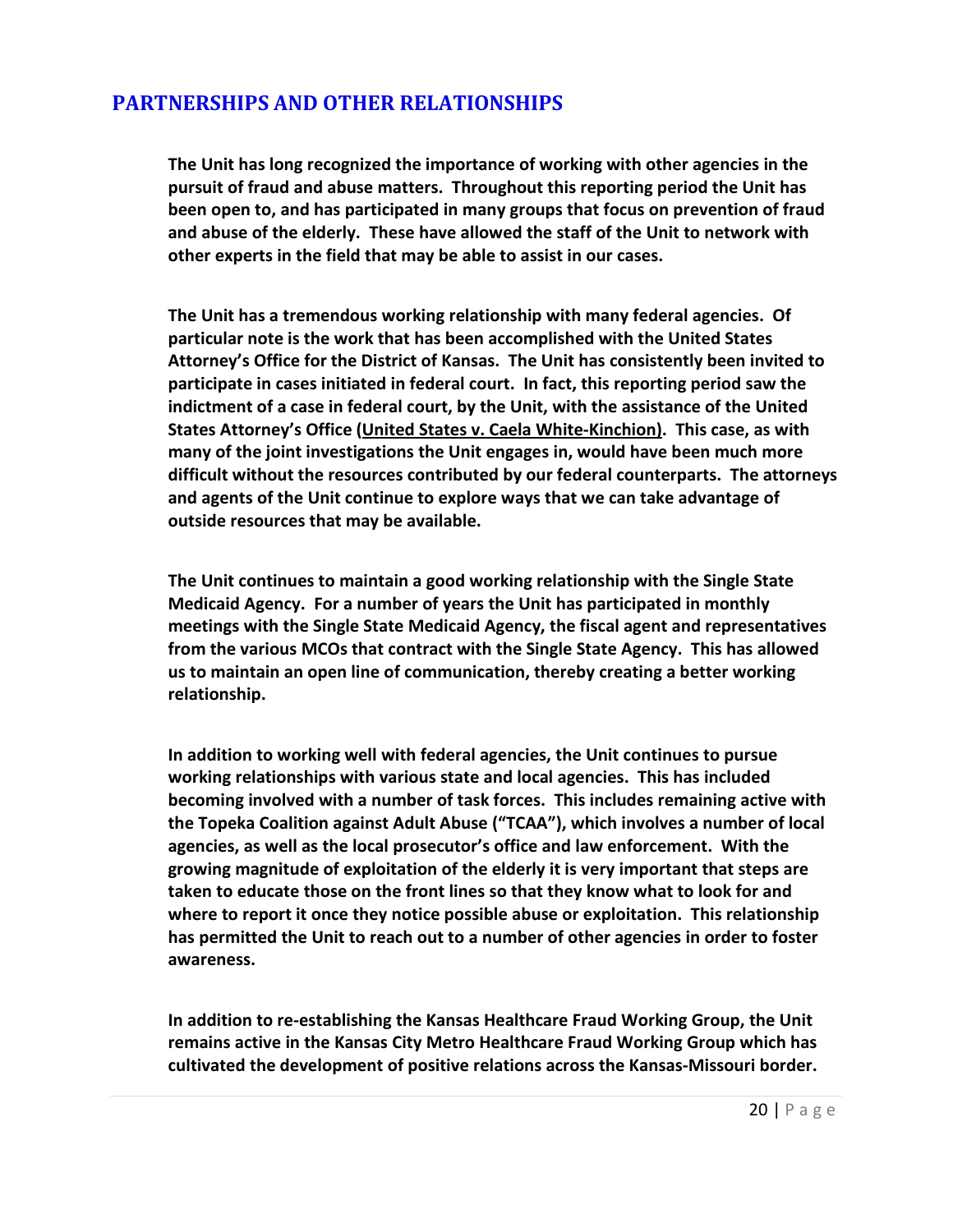## **ISSUES AND RECOMMENDATIONS**

**As I suspect is the case with every MFCU, the caseloads continue to be an issue. While the Unit staff has continued to improve at working through the cases, striving to reduce the overall turnaround time for each case opened, at the same time there has been an influx of more complicated, resource intensive cases. These cases, while rewarding at the conclusion, can pull very important resources from our "run-of-themill" cases that are handled on a regular basis. The Unit continues to review established criteria utilized in deciding whether to open a case. This has become particularly important with the recent enactment of federal regulation changes regarding automatic suspension of payments. With the prospect of having a provider suspended until such time as the Unit completes its investigation, and perhaps its litigation of the matter, there is an increasing awareness that the Unit must work through these cases even sooner. While this creates many potential problems, one of most concern is the possibility that mistakes may occur in hastily investigating a case. The Unit will continue to evaluate the situation throughout the next year and develop policy accordingly.**

**As with every reporting period, the Unit could have easily employed more staff to aid in the investigation of the many fraud and abuse referrals received throughout the year. The staff does a tremendous job with the time and resources they have, but many cases go uninvestigated due to a lack of manpower. The Unit continues to evaluate each case individually, while attempting to prioritize the most important cases. Many times that means good cases simply do not get handled, despite a tremendous effort by staff. As stated earlier, the recent enactment of federal regulations stemming from the health care reform continues to place more burdens on MFCUs across the nation, with little relief as relates to manpower issues. With state budgets being crippled by the economy, it is difficult, if not impossible, to request additional monies or additional staff positions. The end result is that each Unit, including ours, must learn to do more with less. While we added positions just two years ago to accommodate our new civil section, we realized a loss of a position this last year to compensate for the economic problems facing the state.**

**Another area of concern centers on the Single State Agency's continued transition from fee-for-service towards the utilization of Managed Care Organizations to handle certain areas of the program. Again, with the economy looming over each state's budget concerns, states are focusing on ways to control health care expenditures. The current wave is in favor of MCOs. This push could create a number of new issues for our Unit, primarily due to our lack of experience in working with MCOs in the battle against fraud. The Unit continues to work with the current MCOs in our state to better our understanding.**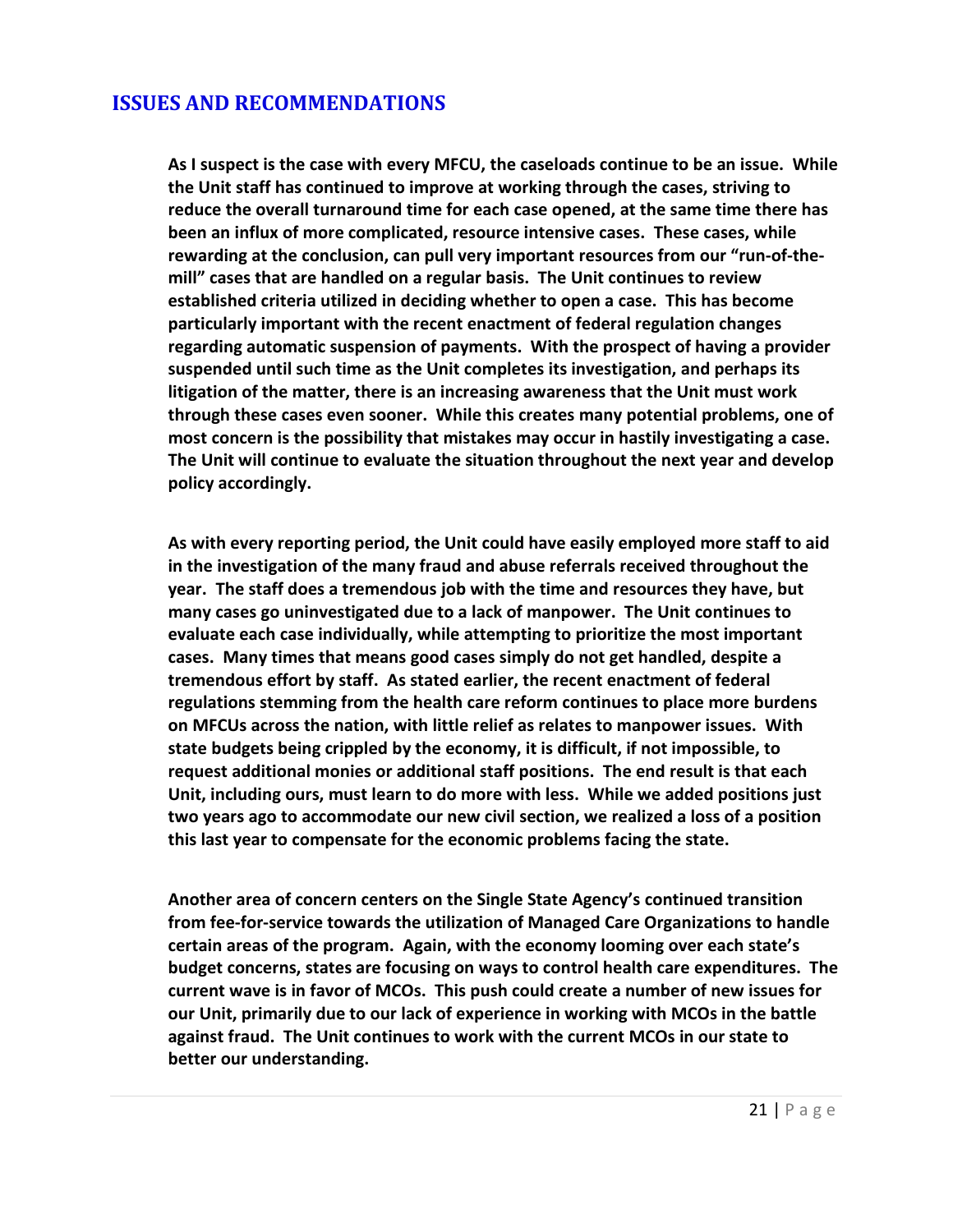**APPENDIX A** 

#### AWARD SUMMARY FORM

 $\label{eq:2.1} \begin{array}{c} \mathcal{F}_{\text{max}}(\mathcal{F}) = \mathcal{F}_{\text{max}}(\mathcal{F}) \, , \\ \mathcal{F}_{\text{max}}(\mathcal{F}) = \mathcal{F}_{\text{max}}(\mathcal{F}) \, . \end{array}$ 

#### ACCOUNTING DATA

| State:                                          | KANSAS MEDICAID FRAUD AND ABUSE DIVISION  |
|-------------------------------------------------|-------------------------------------------|
| Grant Award Program:                            | 93.775 State Medicaid Fraud Control Units |
| <b>Employer Identification</b><br>Number (EIN): | 1-486029925-15                            |
| <b>Appropriation Number:</b>                    | 75X0512                                   |
| <b>Commitment Number:</b>                       | SMFCU - 17                                |
| Object Class:                                   | 41501                                     |
| Document Number:                                | 01-1101-KS-5050                           |

#### **BREAKDOWN OF AWARD**

| <b>Ouarter</b>        | Common<br>Accounting<br>Number | Federal<br>Share | <b>State</b><br>Share | Total     |
|-----------------------|--------------------------------|------------------|-----------------------|-----------|
| 10/01/10 - 12/31/10   | 1-1997500                      | \$303,500        | \$101,167             | \$404,667 |
| $01/01/11 - 03/31/11$ | 1-1997500                      | \$303,500        | \$101,167             | \$404,667 |
| 04/01/11 - 06/30/11   | 1-1997500                      | \$303,500        | \$101,167             | \$404,667 |
| 07/01/11 - 09/30/11   | 1-1997500                      | \$303,500        | \$101,167             | \$404,667 |

#### AWARD INFORMATION

| <b>Funding Grant Period:</b>            | Fiscal Year 2011 (October 1, 2010 - September 30, 2011) |
|-----------------------------------------|---------------------------------------------------------|
| Approved Budget:                        | \$1,214,000                                             |
| Adjustments:                            |                                                         |
| <b>Expected Expenditures:</b>           | \$1,214,000                                             |
| <b>Federal Financial Participation:</b> | 75 percent                                              |
| <b>CONTACT PERSON:</b>                  | Antonio Graham (202) 619-7774                           |

RMS-3 (ASF 10/93)

 $\overline{a}$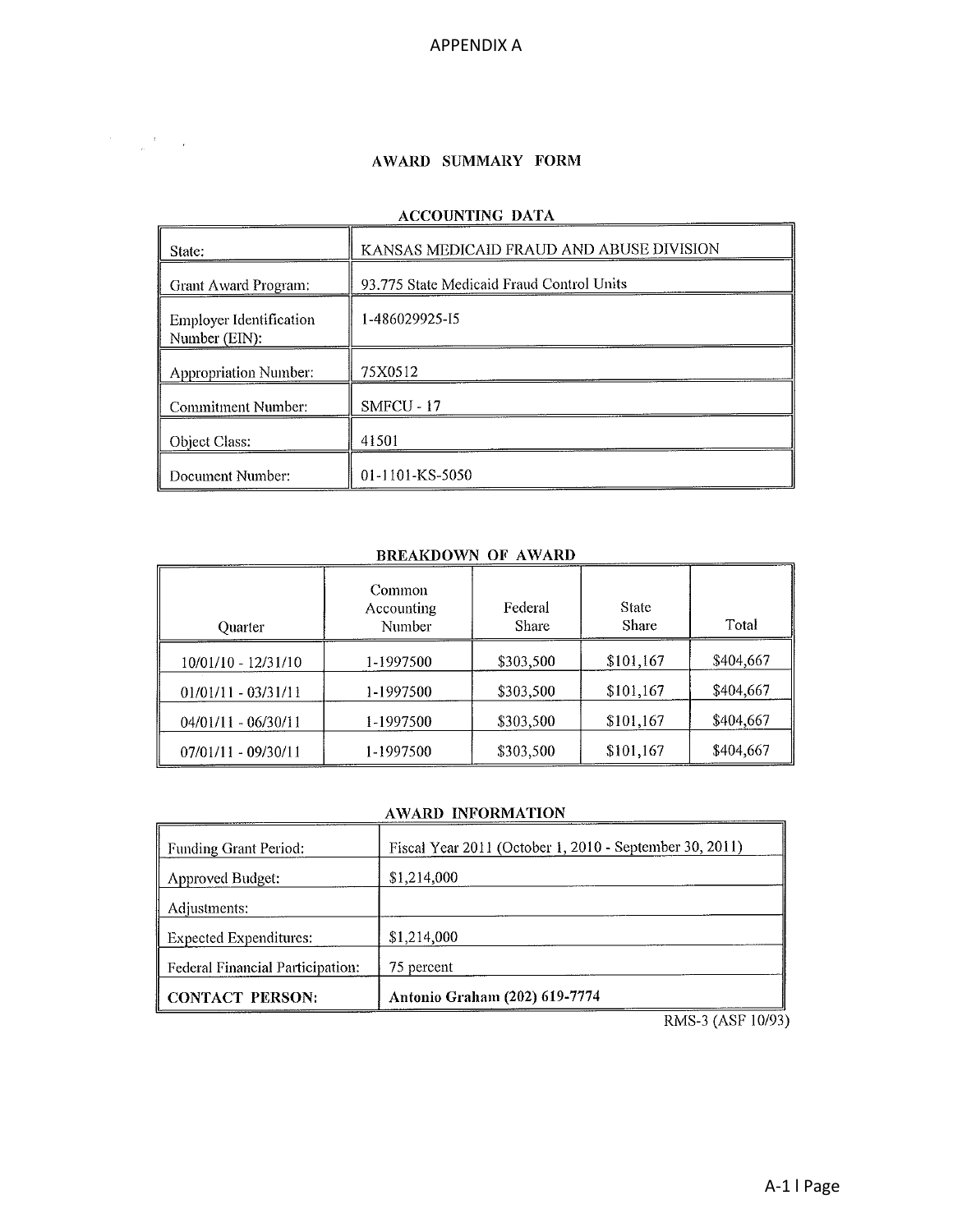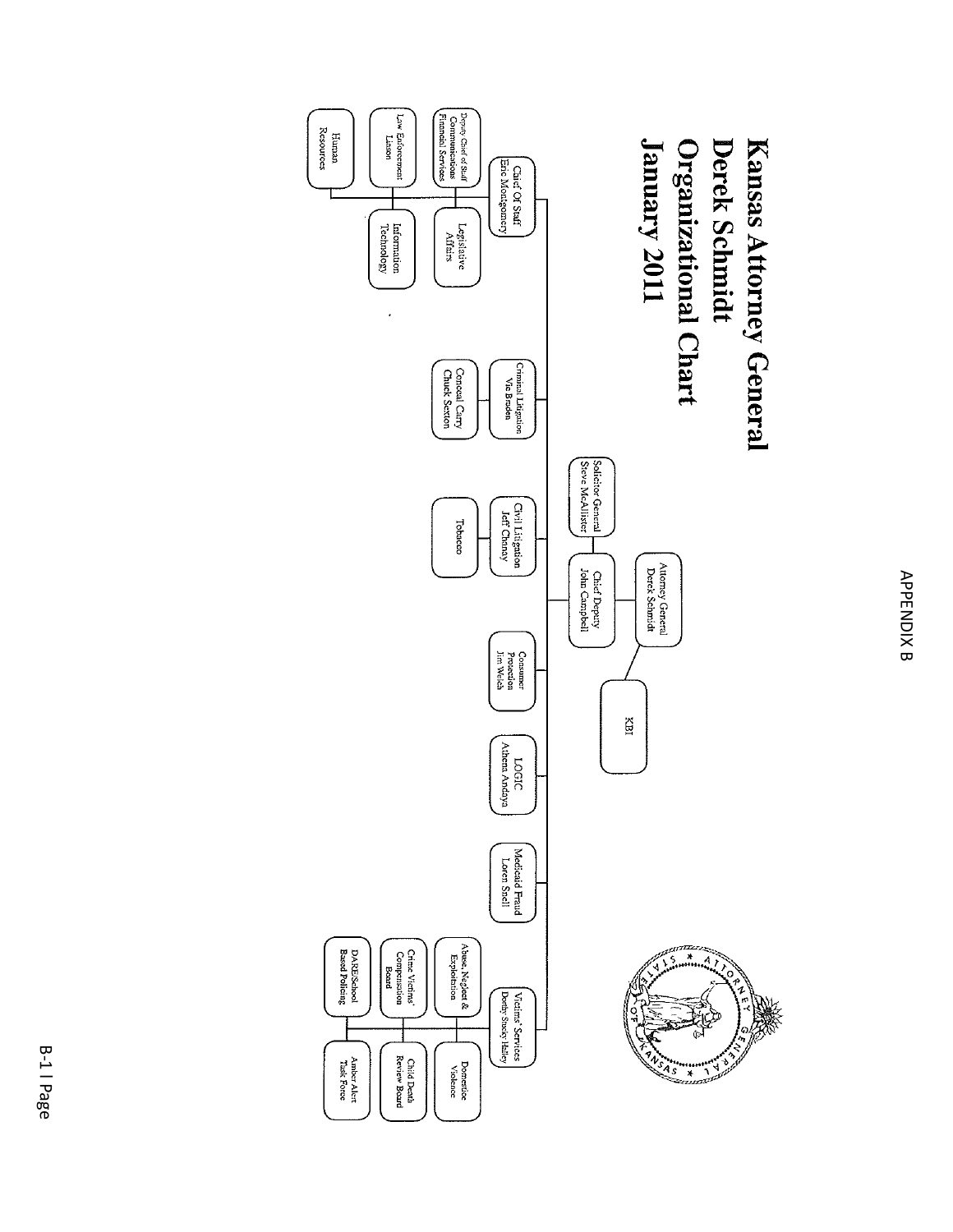



 $\bar{\beta}$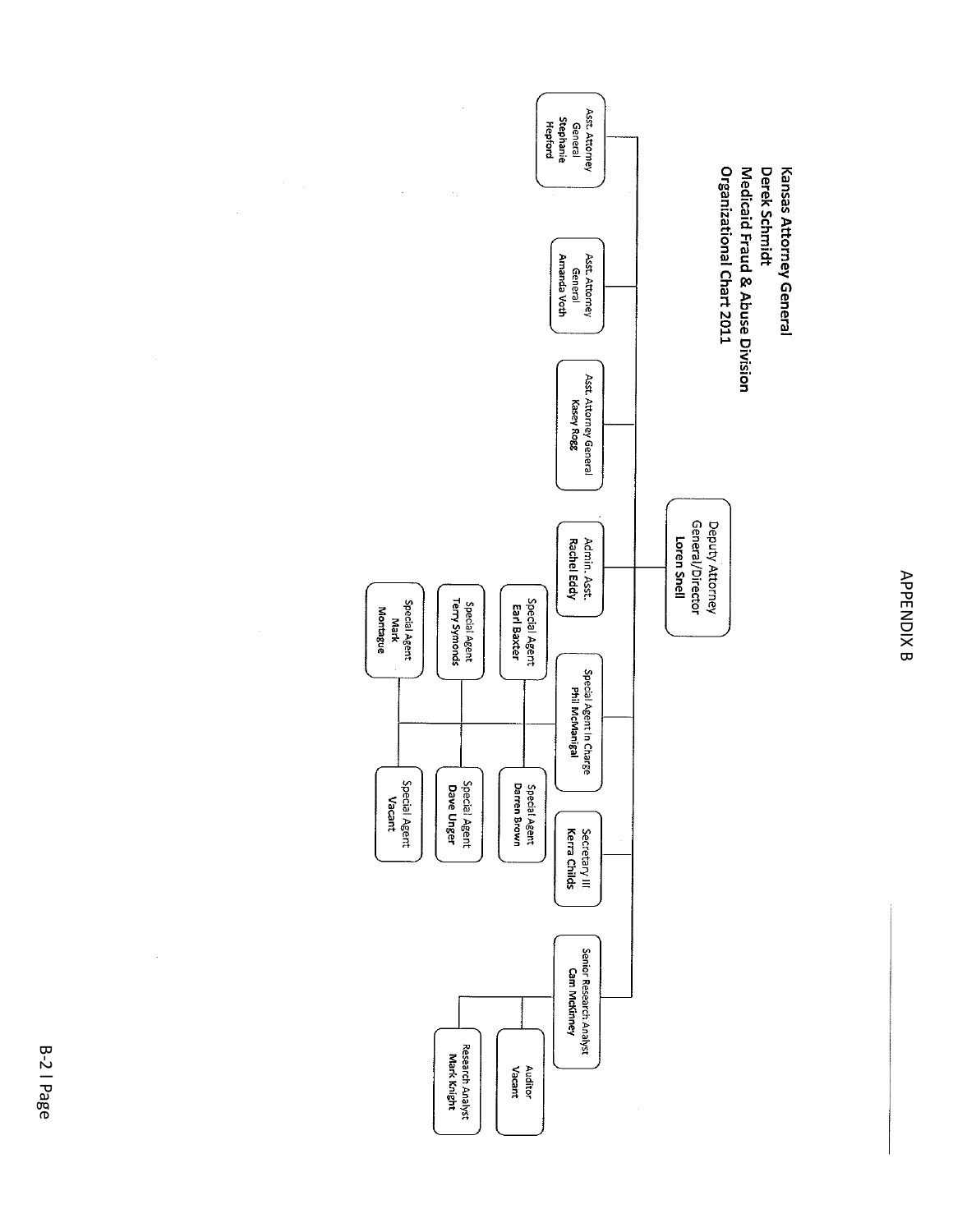# **APPENDIX C**

 $\mathcal{A}(\mathcal{A})$  and  $\mathcal{A}(\mathcal{A})$  . The  $\mathcal{A}(\mathcal{A})$ 

# OFFICE OF THE KANSAS ATTORNEY GENERAL MEDICAID FRAUD AND ABUSE DIVISION

| <b>ATTENDEE</b>     | <b>DATE</b> | <b>TRAINING &amp; SPONSOR</b>            | <b>LOCATION</b> | <b>TOTAL</b> | <b>ETHICS</b> |
|---------------------|-------------|------------------------------------------|-----------------|--------------|---------------|
|                     |             |                                          |                 | <b>HOURS</b> |               |
| Loren F. Snell, Jr. | 9/23/10     | Healthcare Fraud Trends,<br>Etico        | Webinar         | $.5\,$       |               |
|                     | 10/25/10    | 2010 Annual Training,<br><b>NAMFCU</b>   | Tempe, AZ       | 11.00        |               |
|                     | 04/07/11    | Advising Clients on Sexual<br>Harassment | Topeka, KS      | 1.00         |               |
|                     | 04/07/11    | <b>CLE Update/Ethics</b>                 | Topeka, KS      | 1.00         | 1.00          |
|                     | 06/17/11    | Johnson Co. Law & Ethics                 | Olathe, KS      | 3.00         | 1.00          |
| Stefani Hepford     | 9/23/10     | Healthcare Fraud Trends,<br>Etico        | Webinar         | $.5\,$       |               |
|                     | 10/25/10    | 2010 Annual Training,<br><b>NAMFCU</b>   | Tempe, AZ       | 11.00        |               |
|                     | 04/07/11    | <b>CLE Update/Ethics</b>                 | Topeka, KS      | 1.00         | 1.00          |
|                     | 06/17/11    | Johnson Co. Law & Ethics                 | Olathe, KS      | 2.00         | 1.00          |
| Kasey Rogg          | 08/25/10    | Changes in KS Civil<br>Procedure Code    |                 | .50          |               |
|                     | 9/23/10     | Healthcare Fraud Trends,<br>Etico        | Webinar         | .50          |               |
|                     | 10/25/10    | 2010 Annual Training,<br><b>NAMFCU</b>   | Tempe, AZ       | 12.00        |               |
|                     | 04/07/11    | Advising Clients on Sexual<br>Harassment | Topeka, KS      | 1.00         |               |
|                     | 04/07/11    | <b>CLE Update/Ethics</b>                 | Topeka, KS      | 1.00         | 1.00          |
|                     | 06/17/11    | Johnson Co. Law & Ethics                 | Olathe, KS      | 1.00         | 1.00          |
| Amanda Voth         | 04/07/11    | <b>CLE Update/Ethics</b>                 | Topeka, KS      | 1.00         | 1.00          |
|                     | 06/17/11    | Johnson Co. Law & Ethics                 | Olathe, KS      | 2.00         | 1.00          |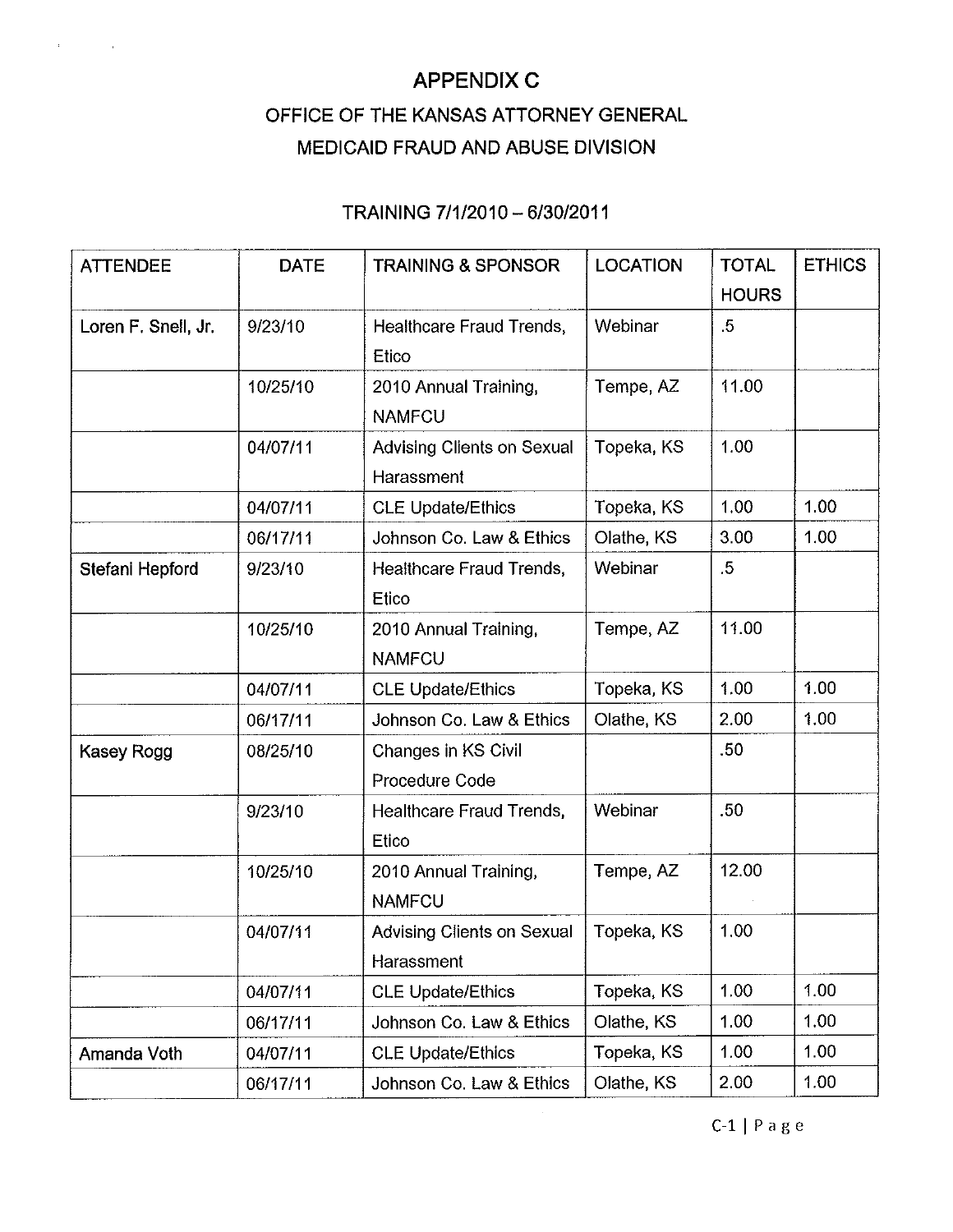# **APPENDIX C**

 $\sim 40\%$  .

# OFFICE OF THE KANSAS ATTORNEY GENERAL MEDICAID FRAUD AND ABUSE DIVISION

# TRAINING 7/1/2010 - 6/30/2011

| <b>ATTENDEE</b>    | <b>DATE</b>   | <b>TRAINING &amp; SPONSOR</b>    | <b>LOCATION</b> | <b>TOTAL</b> | <b>ETHICS</b> |
|--------------------|---------------|----------------------------------|-----------------|--------------|---------------|
|                    |               |                                  |                 | <b>HOURS</b> |               |
| Phil McManigal     | 10/01/10      | <b>Firearms Training</b>         | Perry, KS       | 2.00         |               |
|                    | 10/05/10      | Missing/Unidentified Persons     | Topeka, KS      | 3.00         |               |
|                    | 10/26/10 thru | <b>NAMFCU Conference</b>         | Tempe, AZ       | 10.00        |               |
|                    | 10/28/10      |                                  |                 |              |               |
|                    | 03/24/11      | <b>Toxicology Protection by</b>  | Topeka, KS      | 1.00         |               |
|                    |               | Law Enforcement                  |                 |              |               |
|                    | 04/07/11      | <b>Sexual Harassment</b>         | Topeka, KS      | 1.00         |               |
|                    |               | Prevention                       |                 |              |               |
|                    | 05/18/11 &    | M-Squad Training                 | Lawrence, KS    | 16.00        |               |
|                    | 05/19/11      |                                  |                 |              |               |
|                    | 05/24/11      | Racial & Bias-Based              | Topeka, KS      | 1.00         |               |
|                    |               | Policing                         |                 |              |               |
|                    | 05/26/11      | 4th Quarter Firearms             | Perry, KS       | 2.00         |               |
|                    |               | Training                         |                 |              |               |
|                    | 06/10/11      | <b>USAO Training</b>             | Kansas City,    | 6.00         |               |
|                    |               |                                  | KS              |              |               |
|                    | 06/17/11      | 4 <sup>th</sup> Quarter Firearms | Silver Lake,    | 1.50         |               |
|                    |               | Training                         | <b>KS</b>       |              |               |
| <b>Earl Baxter</b> | 10/01/10      | <b>Firearms Training</b>         | Perry, KS       | 2.00         |               |
|                    | 10/26/10 &    | <b>Basic Financial</b>           | Topeka, KS      | 16.00        |               |
|                    | 10/27/10      | <b>Investigation Techniques</b>  |                 |              |               |
|                    | 01/25/11      | Winter 2010 Workshop             | Overland        | 4.00         |               |
|                    |               |                                  | Park, KS        |              |               |
|                    | 04/07/11      | <b>Sexual Harassment</b>         | Topeka, KS      | 1.00         |               |
|                    |               | Prevention                       |                 |              |               |
|                    | 04/08/11      | Racial & Blas-Based Policing     | Topeka, KS      | 1.00         |               |

 $\mathcal{L}^{\mathcal{L}}$  . The contribution of the matrix  $\mathcal{L}^{\mathcal{L}}$  , and  $\mathcal{L}^{\mathcal{L}}$ 

 $C-2$  | P a g e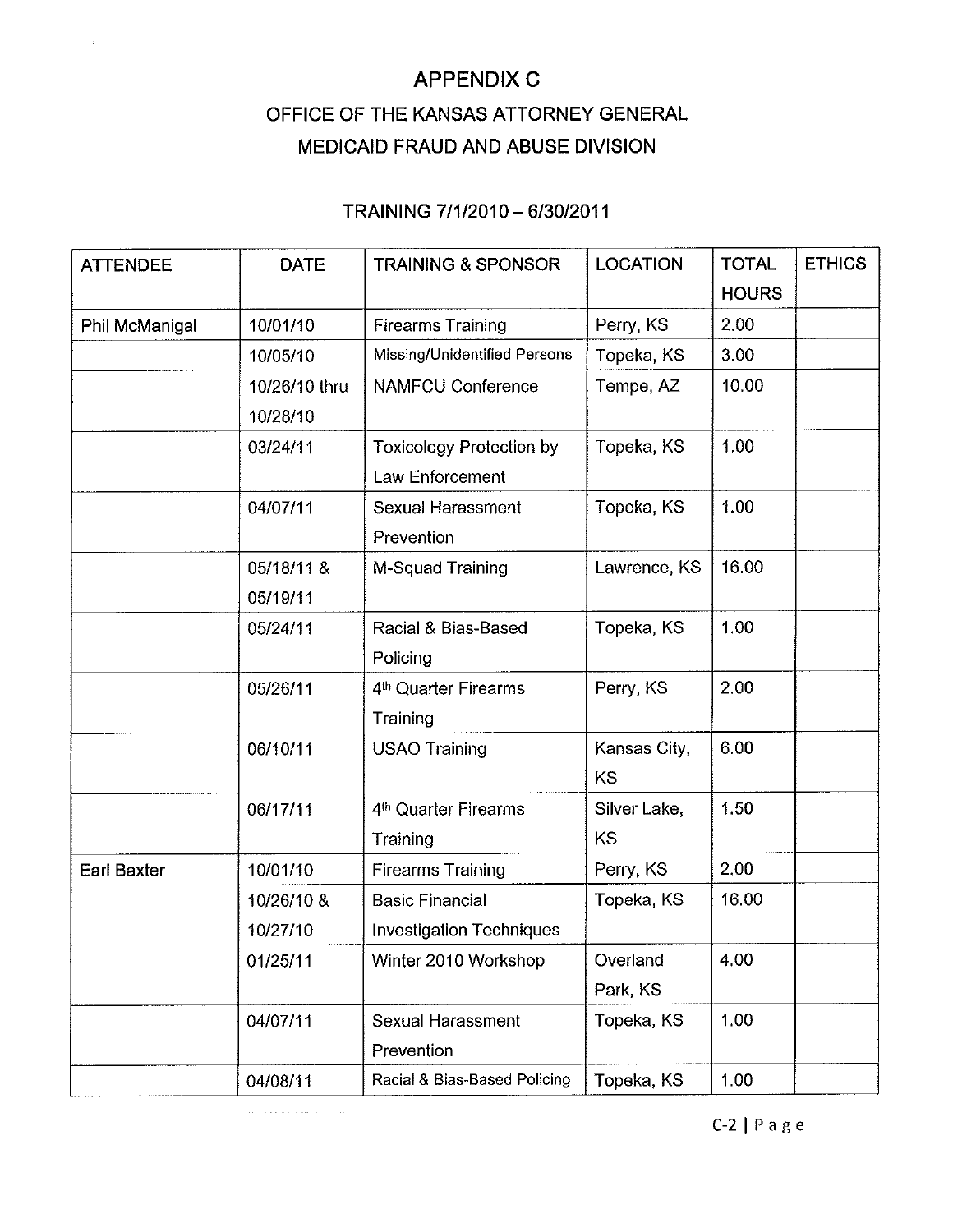# **APPENDIX C** OFFICE OF THE KANSAS ATTORNEY GENERAL MEDICAID FRAUD AND ABUSE DIVISION

 $\mathbf{r} = \mathbf{r} \times \mathbf{r}$  ,  $\mathbf{r} = \mathbf{r}$  ,

| <b>ATTENDEE</b> | <b>DATE</b>   | <b>TRAINING &amp; SPONSOR</b>    | <b>LOCATION</b> | <b>TOTAL</b> | <b>ETHICS</b> |
|-----------------|---------------|----------------------------------|-----------------|--------------|---------------|
|                 |               |                                  |                 | <b>HOURS</b> |               |
|                 | 05/26/11      | 4 <sup>th</sup> Quarter Firearms | Perry, KS       | 2.00         |               |
|                 |               | Training                         |                 |              |               |
|                 | 06/27/11 &    | Diversion Investigation          | Maryland        | 19.00        |               |
|                 | 06/30/11      | Training                         | Heights, MO     |              |               |
| Darren Brown    | 10/01/10      | <b>Firearms Training</b>         | Perry, KS       | 2.00         |               |
|                 | 03/29/11 thru | Pain Management, etc.            | New Orleans,    | 21.00        |               |
|                 | 03/31/11      |                                  | LA              |              |               |
|                 | 04/07/11      | <b>Sexual Harassment</b>         | Topeka, KS      | 1.00         |               |
|                 |               | Prevention                       |                 |              |               |
|                 | 04/08/11      | Racial & Bias-Based              | Topeka, KS      | 1.00         |               |
|                 |               | Policing                         |                 |              |               |
|                 | 06/07/11      | <b>Firearms Training</b>         | Sugar Creek,    | 2.50         |               |
|                 |               |                                  | <b>MO</b>       |              |               |
|                 | 06/17/11      | 4 <sup>th</sup> Quarter Firearms | Silver Lake,    | 1.50         |               |
|                 |               | Training                         | KS              |              |               |
|                 | 06/27/11 &    | Diversion Investigation          | Maryland        | 19.00        |               |
|                 | 06/30/11      | Training                         | Heights, MO     |              |               |
| Mark Montague   | 10/01/10      | <b>Firearms Training</b>         | Perry, KS       | 4.00         |               |
|                 | 10/26/10      | <b>Basic Financial</b>           | Topeka, KS      | 16.00        |               |
|                 |               | <b>Investigation Techniques</b>  |                 |              |               |
|                 | 04/07/11      | <b>Sexual Harassment</b>         | Topeka, KS      | 1.00         |               |
|                 |               | Prevention                       |                 |              |               |
|                 | 04/08/11      | Racial & Bias-Based              | Topeka, KS      | 1.00         |               |
|                 |               | Policing                         |                 |              |               |
|                 | 05/17/11 thru | M-Squad Training                 | Lawrence, KS    | 24.00        |               |
|                 | 05/19/11      |                                  |                 |              |               |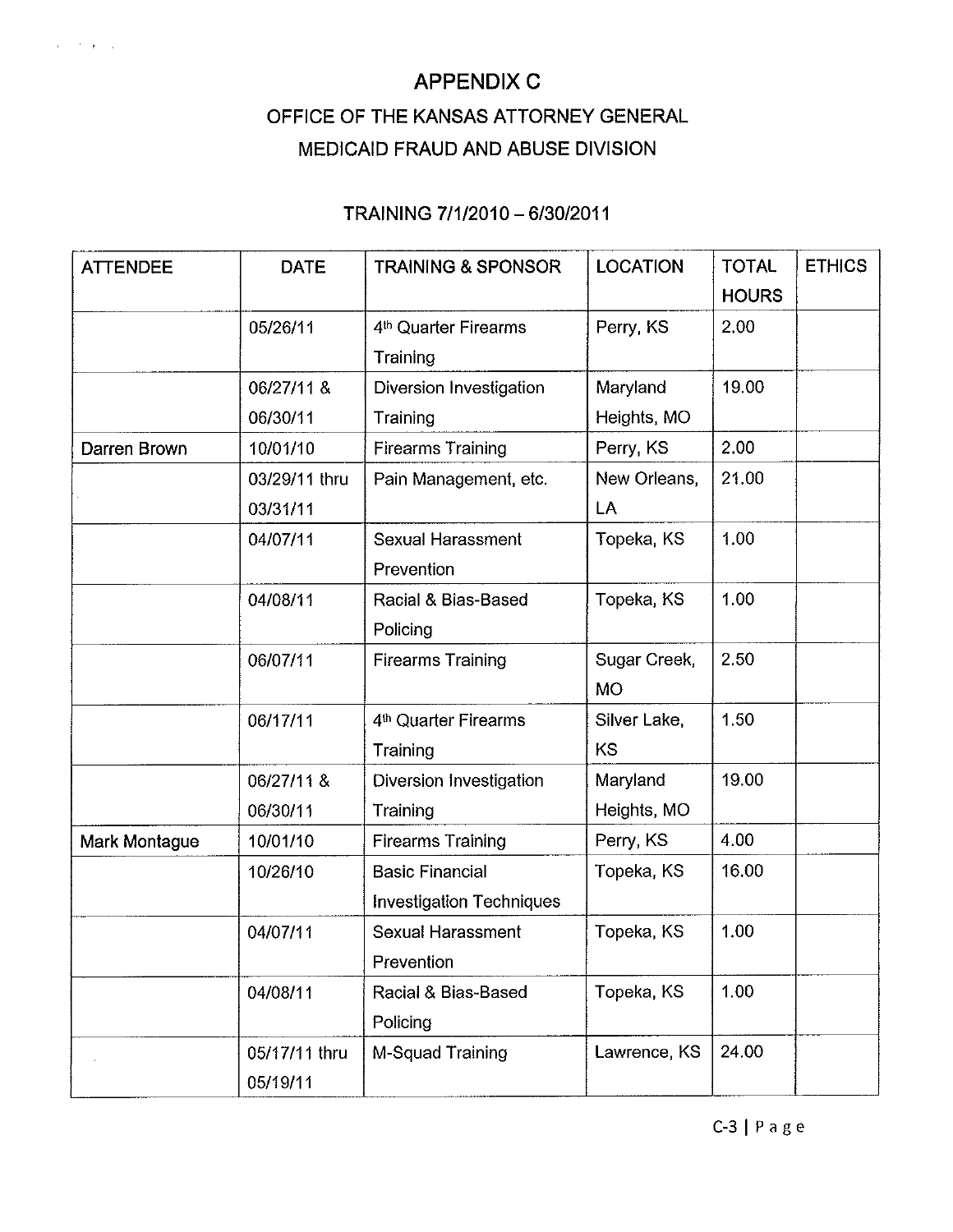# **APPENDIX C** OFFICE OF THE KANSAS ATTORNEY GENERAL

 $\tilde{C} = \tilde{A} + \tilde{A} + \tilde{A}$ 

# MEDICAID FRAUD AND ABUSE DIVISION

| <b>ATTENDEE</b>      | <b>DATE</b>   | <b>TRAINING &amp; SPONSOR</b>    | <b>LOCATION</b> | <b>TOTAL</b> | <b>ETHICS</b> |
|----------------------|---------------|----------------------------------|-----------------|--------------|---------------|
|                      |               |                                  |                 | <b>HOURS</b> |               |
|                      | 05/26/11      | 4 <sup>th</sup> Quarter Firearms | Perry, KS       | 2.00         |               |
|                      | 06/07/11      | <b>Firearms Training</b>         | Sugar Creek,    | 2.50         |               |
|                      |               |                                  | <b>MO</b>       |              |               |
| <b>Terry Symonds</b> | 07/12/10 thru | <b>Electronic Training</b>       | Hutchinson,     | 24.00        |               |
|                      | 07/14/10      |                                  | KS              |              |               |
|                      | 10/01/10      | <b>Firearms Training</b>         | Perry, KS       | 2.00         |               |
|                      | 10/25/10 &    | <b>Cyber Investigation</b>       | Colby, KS       | 21.50        |               |
|                      | 10/26/10      |                                  |                 |              |               |
|                      | 01/25/11      | Winter 2010 Workshop             | Overland        | 4.00         |               |
|                      |               |                                  | Park, KS        |              |               |
|                      | 04/07/11      | Sexual Harassment                | Topeka, KS      | 1.00         |               |
|                      |               | Prevention                       |                 |              |               |
|                      | 04/08/11      | Racial & Bias-Based              | Topeka, KS      | 1.00         |               |
|                      |               | Policing                         |                 |              |               |
| Dave Unger           | 07/06/10      | <b>KJOA Conference</b>           | Topeka, KS      | 26.50        |               |
|                      | 10/01/10      | <b>Firearms Training</b>         | Perry, KS       | 2.00         |               |
|                      | 10/25/10 &    | Cyber Investigation              | Colby, KS       | 21.50        |               |
|                      | 10/26/10      |                                  |                 |              |               |
|                      | 03/01/11 thru | 101 Training                     | Santa Fe, NM    | 15.25        |               |
|                      | 03/03/11      |                                  |                 |              |               |
|                      | 04/07/11      | Sexual Harassment                | Topeka, KS      | 1.00         |               |
|                      |               | Prevention                       |                 |              |               |
|                      | 04/08/11      | Racial & Bias-Based              | Topeka, KS      | 1.00         |               |
|                      |               | Policing                         |                 |              |               |
|                      | 05/26/11      | 4 <sup>th</sup> Quarter Firearms | Perry, KS       | 2.00         |               |
|                      |               | <b>Training</b>                  |                 |              |               |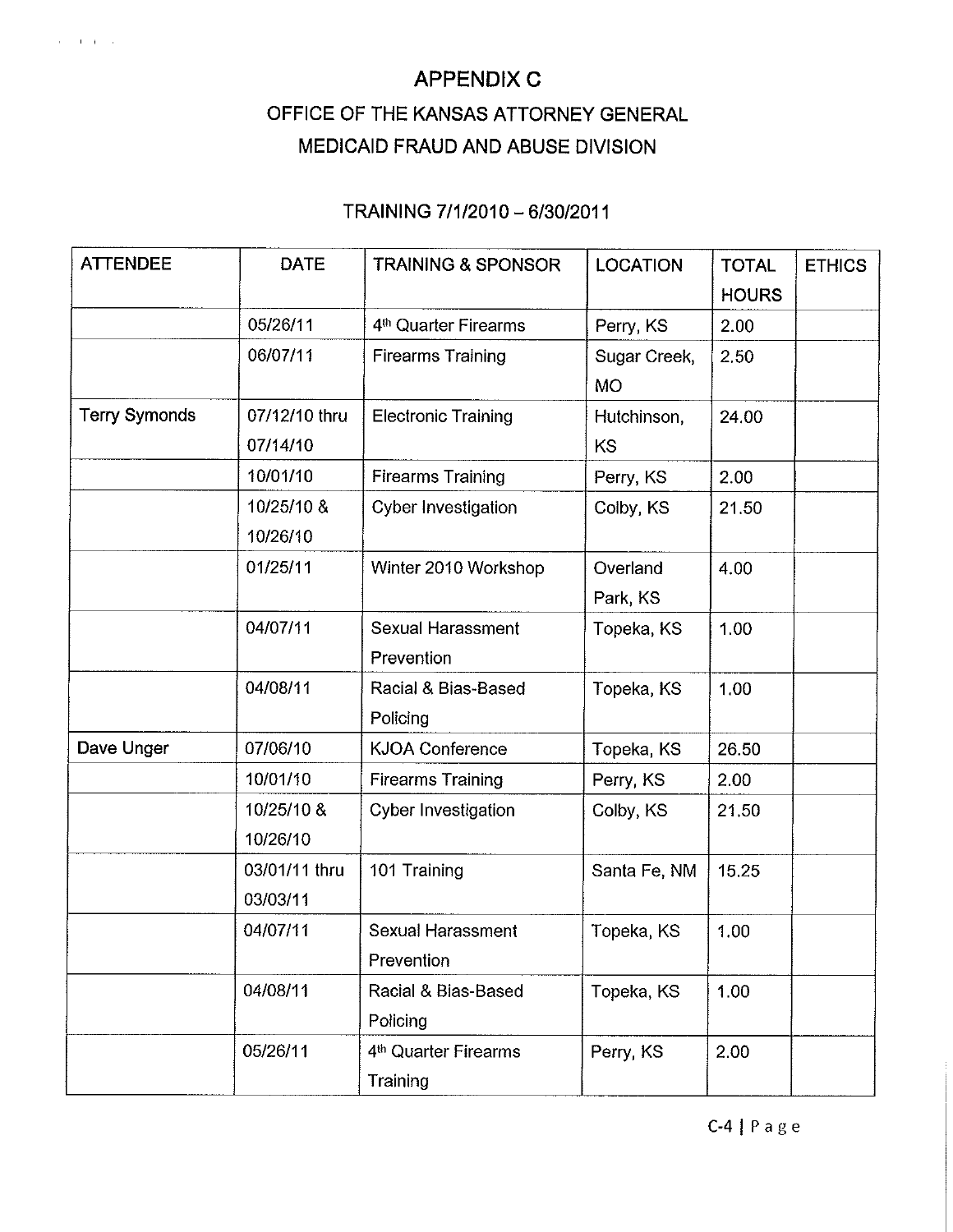# **APPENDIX C**

 $\tilde{\mathbf{z}} = \mathbf{z} + \mathbf{z} + \mathbf{z}$ 

# OFFICE OF THE KANSAS ATTORNEY GENERAL MEDICAID FRAUD AND ABUSE DIVISION

| <b>ATTENDEE</b> | <b>DATE</b>            | <b>TRAINING &amp; SPONSOR</b>                             | <b>LOCATION</b>     | <b>TOTAL</b><br><b>HOURS</b> | <b>ETHICS</b> |
|-----------------|------------------------|-----------------------------------------------------------|---------------------|------------------------------|---------------|
|                 | 06/17/11               | 4 <sup>th</sup> Quarter Firearms<br>Training              | Silver Lake,<br>KS. | 1.50                         |               |
| Cam McKinney    | 10/26/10 &<br>10/27/10 | <b>Basic Financial</b><br><b>Investigation Techniques</b> | Topeka, KS          | 16.00                        |               |
| Mark Knight     | 10/08/10               | <b>CLE Seminar</b>                                        | Topeka, KS          | 6.00                         |               |
|                 | 10/15/10               | Sexual Harassment<br><b>Awareness Training</b>            | Topeka, KS          | 1.00                         |               |
|                 | 04/07/11               | <b>CLE Seminar</b>                                        | Topeka, KS          | 3.00                         |               |
|                 | 04/22/11               | <b>CLE Seminar</b>                                        | Topeka, KS          | 6.00                         |               |
|                 |                        |                                                           |                     |                              |               |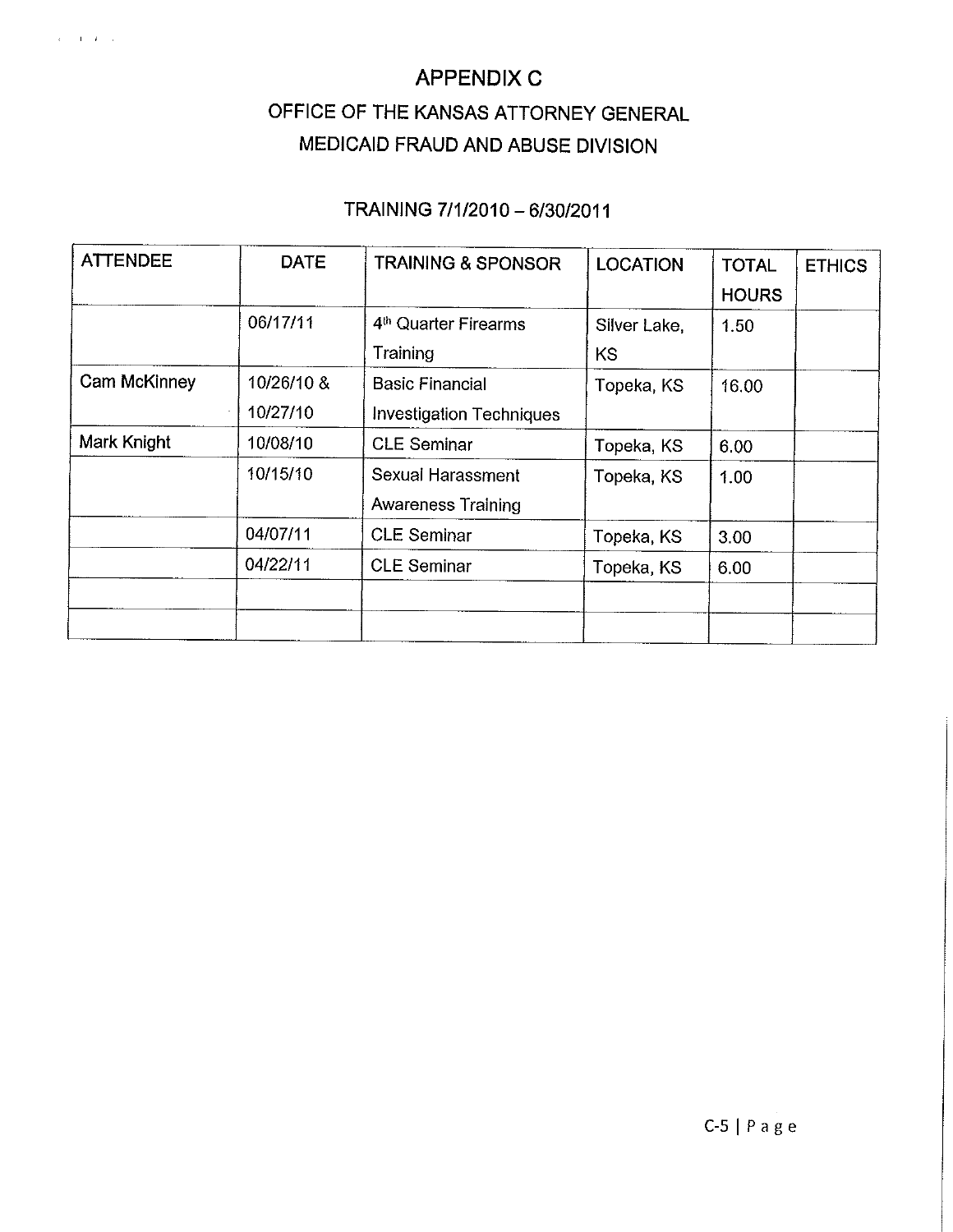# APPENDIX D OFFICE OF THE KANSAS ATTORNEY GENERAL MEDICAID FRAUD AND ABUSE DIVISION

# PRESENTATIONS 7/1/2010 – 6/30/2011

| <b>PRESENTER</b>    | <b>DATE</b> | <b>EVENT</b>                        | TITLE                             | <b>PEOPLE</b> |
|---------------------|-------------|-------------------------------------|-----------------------------------|---------------|
| Loren F. Snell, Jr. | 8/20/10     | <b>Kansas Adult Care</b>            | Investigative Strategies in       | 87            |
|                     |             | <b>Executives Association</b>       | Abuse and Exploitation            |               |
|                     |             | 38 <sup>th</sup> Annual Convention, | Cases                             |               |
|                     |             | Wichita, KS                         |                                   |               |
| Loren F. Snell, Jr. | 9/28/10     | Kansas Association of               | Responding to Fiduciary           | 22            |
|                     |             | <b>Healthcare Services for</b>      | Abuse: Exploitation of the        |               |
|                     |             | the Aging, Fall                     | Elderly                           |               |
|                     |             | <b>Regulatory and Policy</b>        |                                   |               |
|                     |             | Conference, Junction                |                                   |               |
|                     |             | City, KS                            |                                   |               |
| Jabari Wamble       | 10/26/10    | Area Agency on Aging                | Undue Influence and               | ??            |
|                     |             | Conference, Garden                  | <b>Financial Exploitation</b>     |               |
|                     |             | City, KS                            |                                   |               |
| Jabari Wamble       | 10/27/10    | Area Agency on Aging                | Undue Influence and               | 22            |
|                     |             | Conference, Great                   | <b>Financial Exploitation</b>     |               |
|                     |             | Bend, KS                            |                                   |               |
| Loren F. Snell, Jr. | 10/28/10    | NAMFCU 2010 Annual                  | Investigating Drug and            | $125+$        |
| and Phillip         |             | Conference, Tempe, AZ               | <b>Alcohol Abuse Treatment</b>    |               |
| McManigal           |             |                                     | Centers                           |               |
| Loren F. Snell, Jr. | 3/16/11     | Elder Abuse Seminar,                | Financial Exploitation,           | 82            |
|                     |             | El Dorado, KS                       | Fiduciary Abuse - More            |               |
|                     |             |                                     | Than Just a Civil Matter          |               |
| Stefani K. Hepford  | 3/30/11     | Kansas Adult Care                   | <b>Crimes Against the Elderly</b> | 65            |
| and Phillip         |             | <b>Executives Association</b>       |                                   |               |